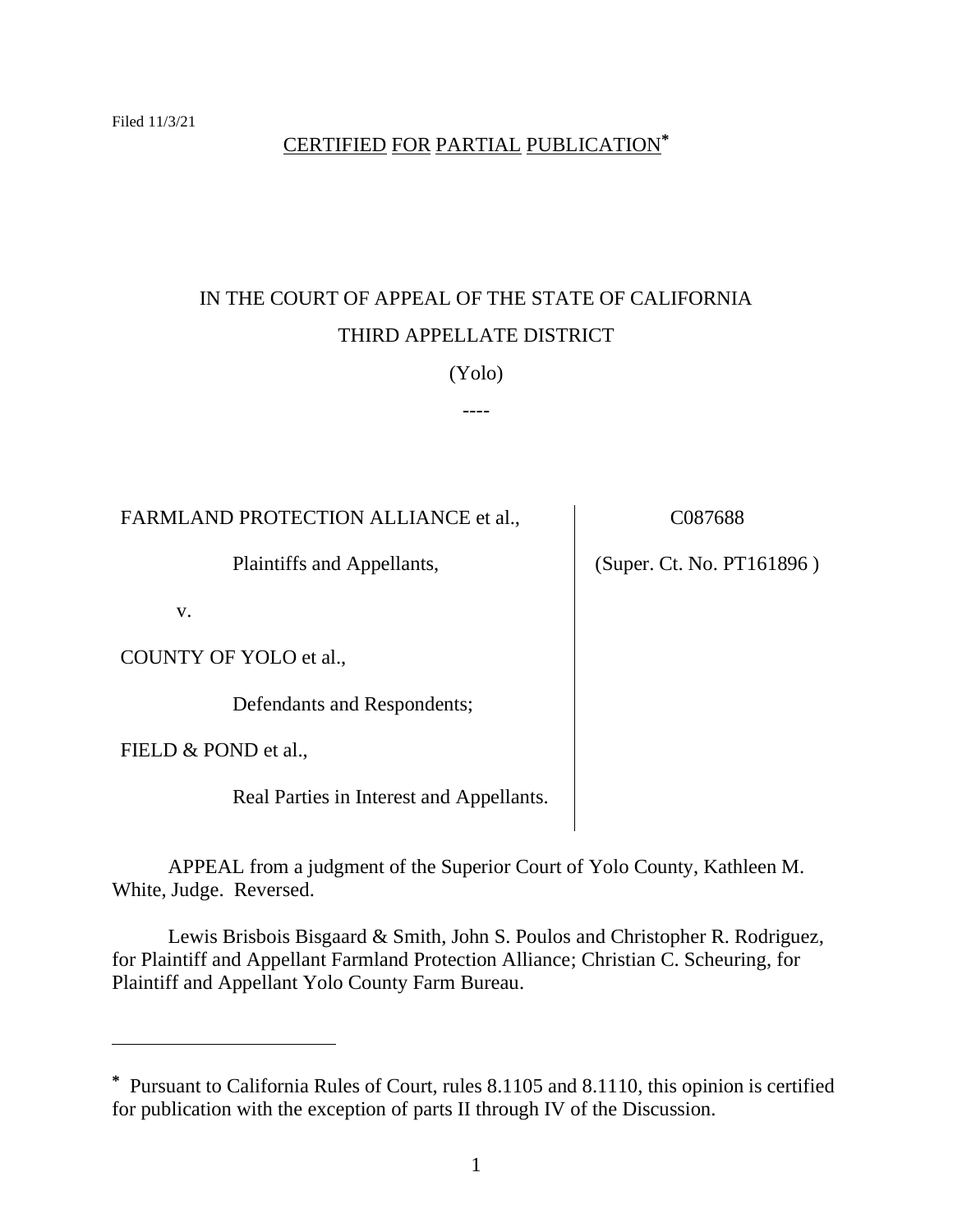Philip J. Pogledich, Yolo County Counsel, Eric May, Deputy County Counsel, for Defendants and Respondents County of Yolo and Yolo County Board of Supervisors.

Stoel Rives, Timothy M. Taylor and Lauren V. Neuhaus; Barth Daly and Thomas W. Barth, for Real Parties in Interest and Appellants Field & Pond, Dahvie James and Philip Watt.

Defendants Yolo County and its board of supervisors (collectively the County) adopted a revised mitigated negative declaration and issued a conditional use permit (decision) to real parties in interest Field & Pond, Dahvie James, and Philip Watt (collectively real parties in interest) to operate a bed and breakfast and commercial event facility supported by onsite crop production intended to provide visitors with an education in agricultural operations (project). In the suit that followed, the trial court found merit in three of several arguments presented to challenge the decision. Specifically, the trial court found substantial evidence supported a fair argument under the California Environmental Quality Act (Act) that the project may have a significant impact on the tricolored blackbird, the valley elderberry longhorn beetle (beetle), and the golden eagle (collectively the three species). The trial court ordered the County to prepare an environmental impact report *limited to addressing only the project's impacts on the three species*. The trial court further ordered that, pending the further environmental review, the project approval and related mitigation measures would remain in effect and the project could continue to operate.

Plaintiffs and appellants Farmland Protection Alliance and Yolo County Farm Bureau (collectively plaintiffs)<sup>1</sup> appeal. Plaintiffs contend the trial court violated the Act by: (1) ordering the preparation of a limited environmental impact report, rather than a full environmental impact report, after finding substantial evidence supported a fair

**<sup>1</sup>** Petitioner Tuleyome was originally a party to this appeal but was dismissed for failing to timely file an opening brief.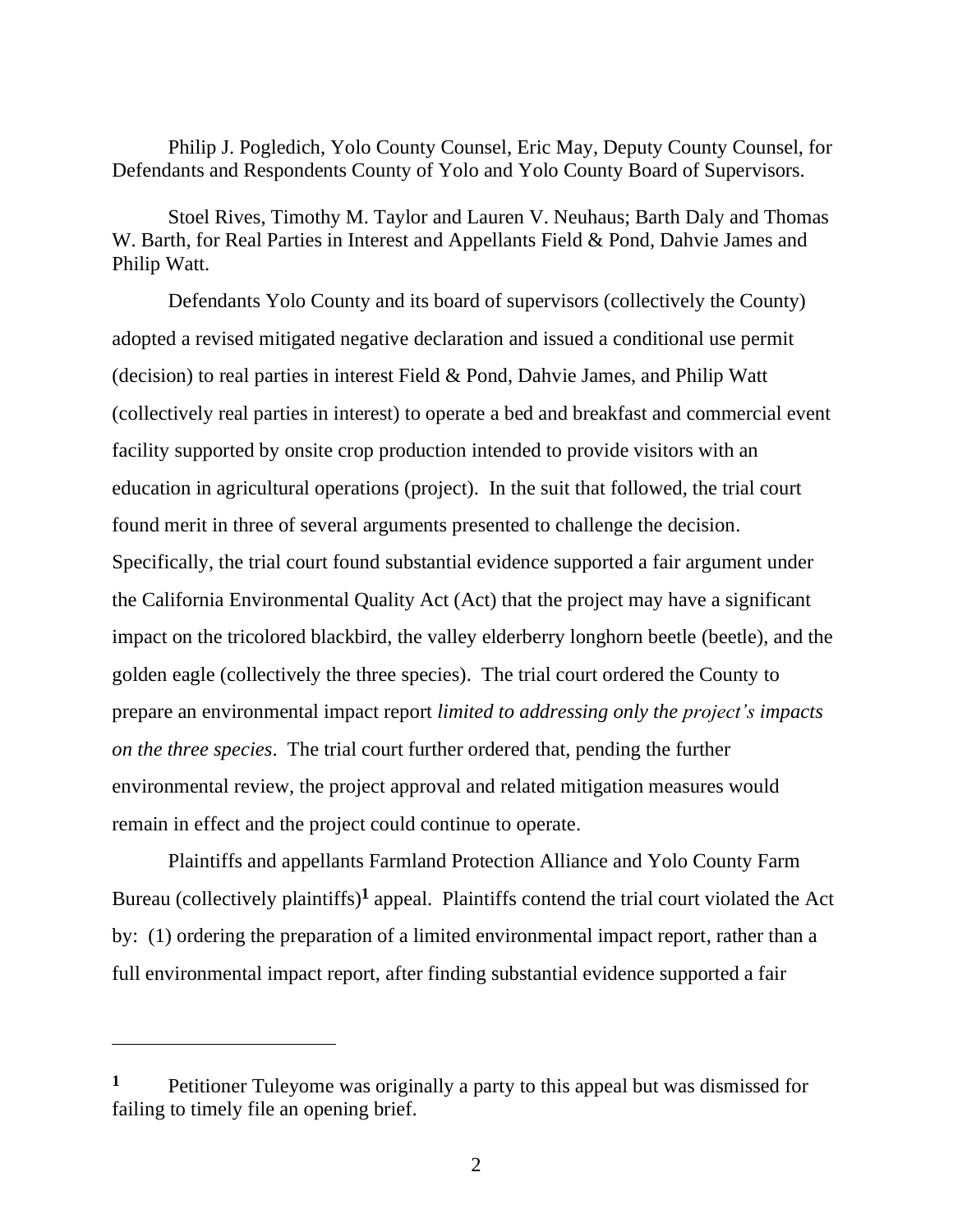argument the project may have significant effects on the three species; (2) finding the fair argument test was not met as to agricultural resource impacts; and (3) allowing the project to continue to operate during the period of further environmental review. Plaintiffs also argue the trial court erred in upholding the County's determination that the project is consistent with the Yolo County Code (Code) and the Williamson Act (also known as the California Land Conservation Act of 1965; Gov. Code, § 51200 et seq.). The County and real parties in interest assert the trial court appropriately ordered the preparation of a limited environmental impact report under Public Resources Code**<sup>2</sup>** section 21168.9 and disagree with the remainder of plaintiffs' arguments.

Real parties in interest cross-appeal, asserting the trial court erred in finding substantial evidence supported a fair argument the project may have significant impacts on the three species. They request an order vacating the judgment requiring the preparation of the limited environmental impact report (even though the limited environmental impact report has already been certified by the County). Plaintiffs believe the trial court appropriately found the fair argument test was met as to each of the three species.

In the published portion of the opinion, we conclude section 21168.9 does not authorize a trial court to split a project's environmental review across two types of environmental review documents (i.e., a negative declaration or mitigated negative declaration and an environmental impact report). The Act requires an agency to prepare a full environmental impact report when substantial evidence supports a fair argument that *any* aspect of the project may have a significant effect on the environment. Section 21168.9 was enacted to provide a trial court with flexibility in fashioning remedies to ensure compliance with the Act; it does not authorize a trial court to

**<sup>2</sup>** All further section references are to the Public Resources Code unless otherwise specified.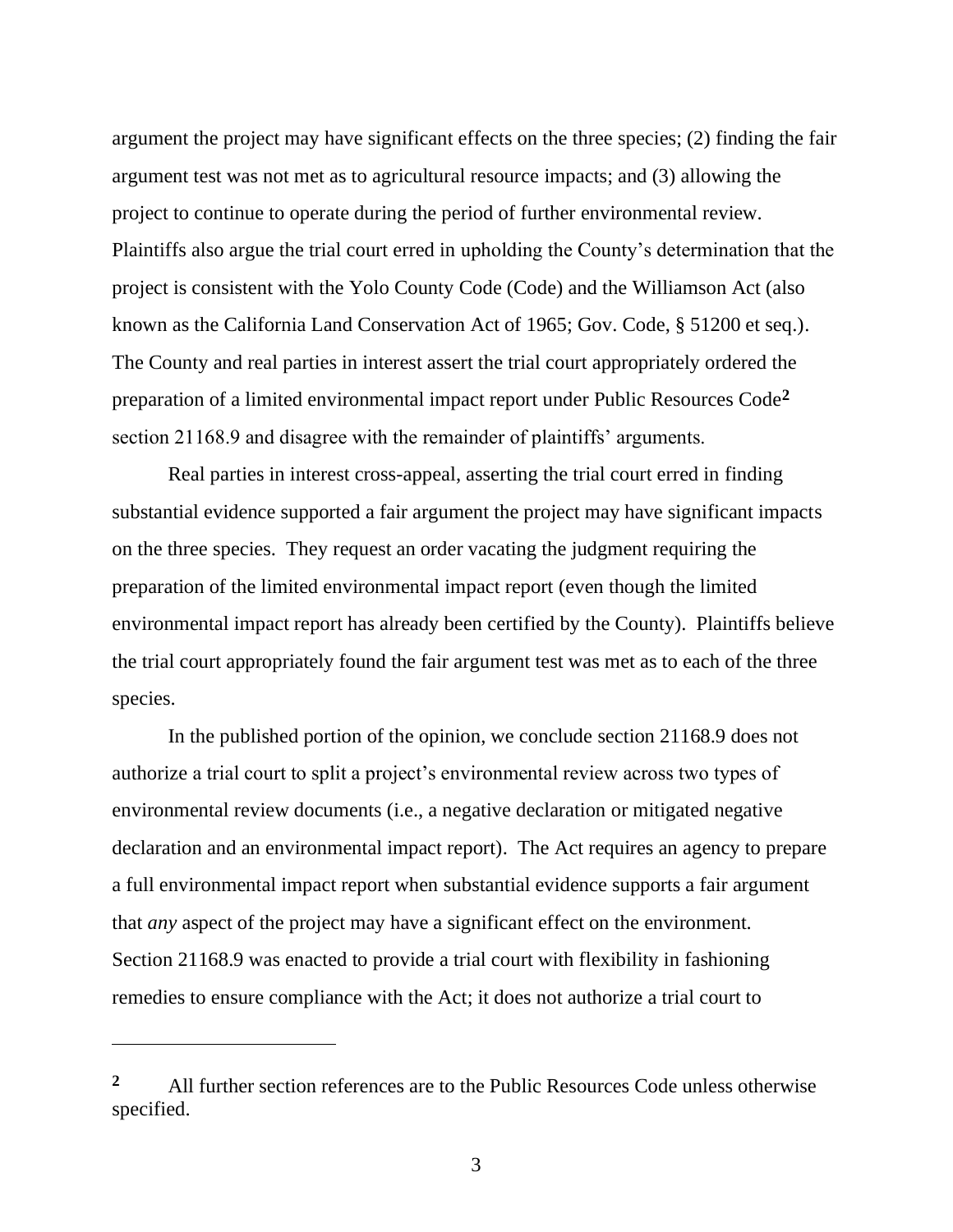circumvent the mandatory provisions thereof. Indeed, to find otherwise would strike a death knell to the heart of the Act, which is the preparation of an environmental impact report *for the project*, as provided in the third tier of the environmental review process. The trial court thus erred in ordering the County to prepare a limited environmental impact report after finding the fair argument test had been met as to the three species.

In the unpublished portion of the opinion, we conclude the trial court did not err in: (1) upholding the County's determination that the project is consistent with the Code and the Williamson Act; and (2) finding substantial evidence supports a fair argument the project may have a significant effect on the beetle. In light of our conclusion in the published portion of the opinion and concluding the fair argument test was met as to the beetle, we thus reverse the trial court's judgment requiring the preparation of a limited environmental impact report and remand with directions to issue a peremptory writ of mandate directing the County to set aside its decision to adopt the revised mitigated negative declaration and to prepare a full environmental impact report for the project. Having concluded a full environmental impact report must be prepared, we do not consider plaintiffs' and real parties in interest's remaining fair argument challenges as to agricultural resources, the tricolored blackbird, or the golden eagle.

We also do not consider plaintiffs' argument that the trial court erred in allowing the project to operate while the limited environmental impact report was being prepared. In accordance with the judgment, the County filed a return to the peremptory writ of mandate stating the limited environmental impact report ordered by the trial court had been certified.**<sup>3</sup>** Given the portion of the judgment allowing the project to operate during

**<sup>3</sup>** We grant the County's and real parties in interest's request to take judicial notice of certain sections of the Code, portions of the County's 2030 Countywide General Plan (adopted November 10, 2009), and the return to peremptory writ of mandate filed in the trial court, including the exhibits attached thereto. We note, however, that the County and real parties in interest repeatedly cite to/discuss statements and conclusions contained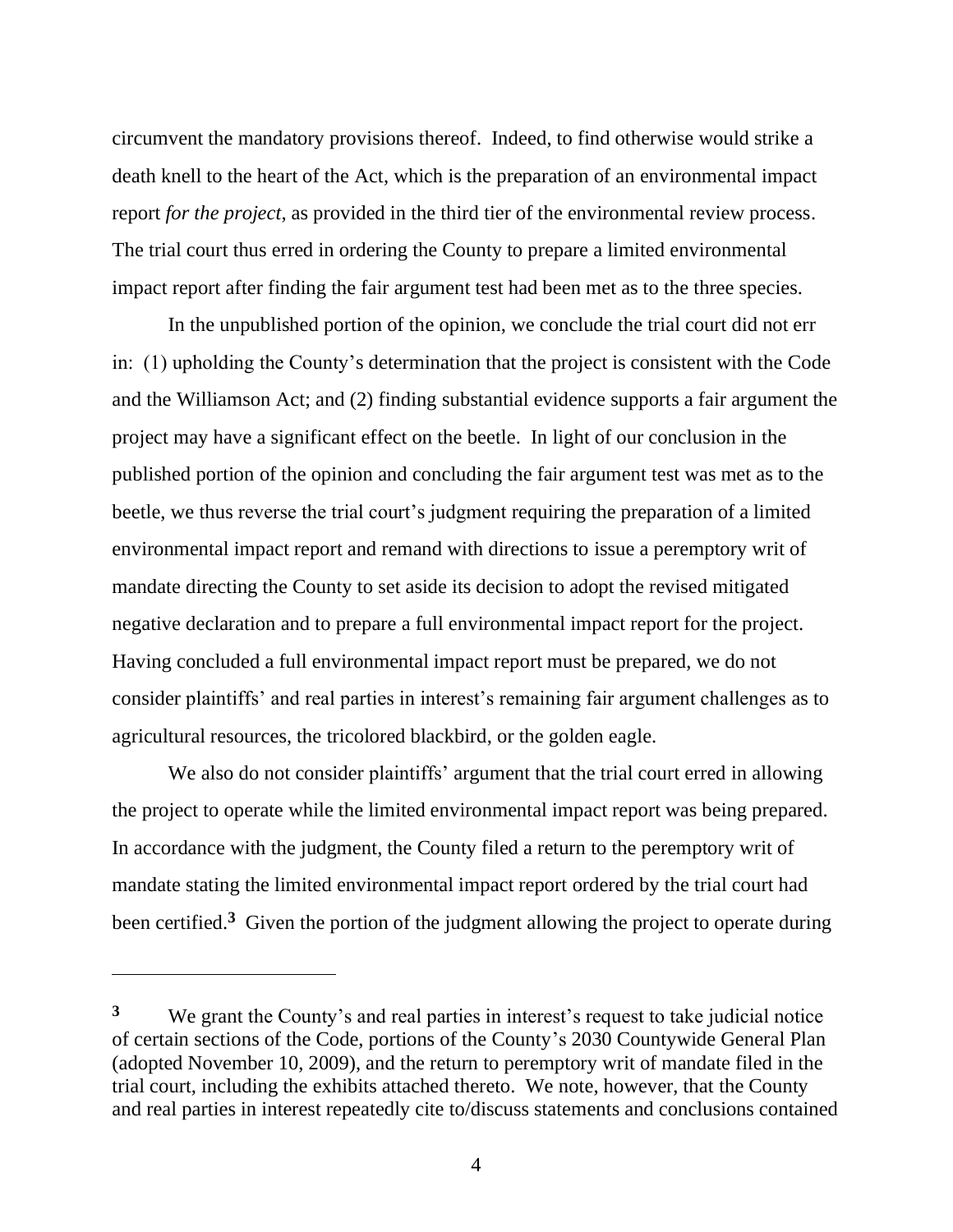the period of further environmental review no longer has any effect, there is no effectual relief we can provide to plaintiffs by reaching the merits of their contention. The issue is thus moot, and we do not consider the argument. (*Eye Dog Foundation v. State Board of Guide Dogs for the Blind* (1967) 67 Cal.2d 536, 541.)

### FACTUAL AND PROCEDURAL BACKGROUND

### I

## *The Project*

The project is divided into three elements: an event facility, lodging, and agriculture. "The project is a request for a Use Permit to operate a large bed and breakfast . . . and large special events facility, known as Field & Pond, on agriculturallyzoned property that has historically been identified as the 'William Cannedy Farm.' The project site is located approximately five or six miles northwest of the City of Winters on the northern portion of an 80-acre parcel, which is currently in use as a home site that includes three dwellings, three barns, a water tower, several grain silos, and a two-acre fishing pond. The home site is currently also being used for special events up to one paid for profit event per month, not to exceed eight per year, as allowed by the County Code. Chickahominy Slough bisects the property separating the home site areas that encompass

in the final environmental impact report prepared in response to the judgment at issue in this appeal, which is attached to the return to peremptory writ of mandate. We take judicial notice solely of the fact that the return to peremptory writ of mandate and accompanying exhibits were lodged and filed in the trial court. As this court has previously explained, " '[t]he truth of the matters alleged in [a document] is not the proper subject of judicial notice.' " (*Gilman v. Dalby* (2021) 61 Cal.App.5th 923, 930.) Moreover, any statements or conclusions in the final environmental impact report prepared *after* the judgment was entered are irrelevant to the issues before this court on appeal. We also note real parties in interest refer us to pages in a document designated "RJN, Attachment 1, Exhibit C, DEIR" in several places in their opening brief. We have found no document labeled "attachment" in the documents attached to the request for judicial notice and thus are unable to identify the document real parties in interest attempt to reference.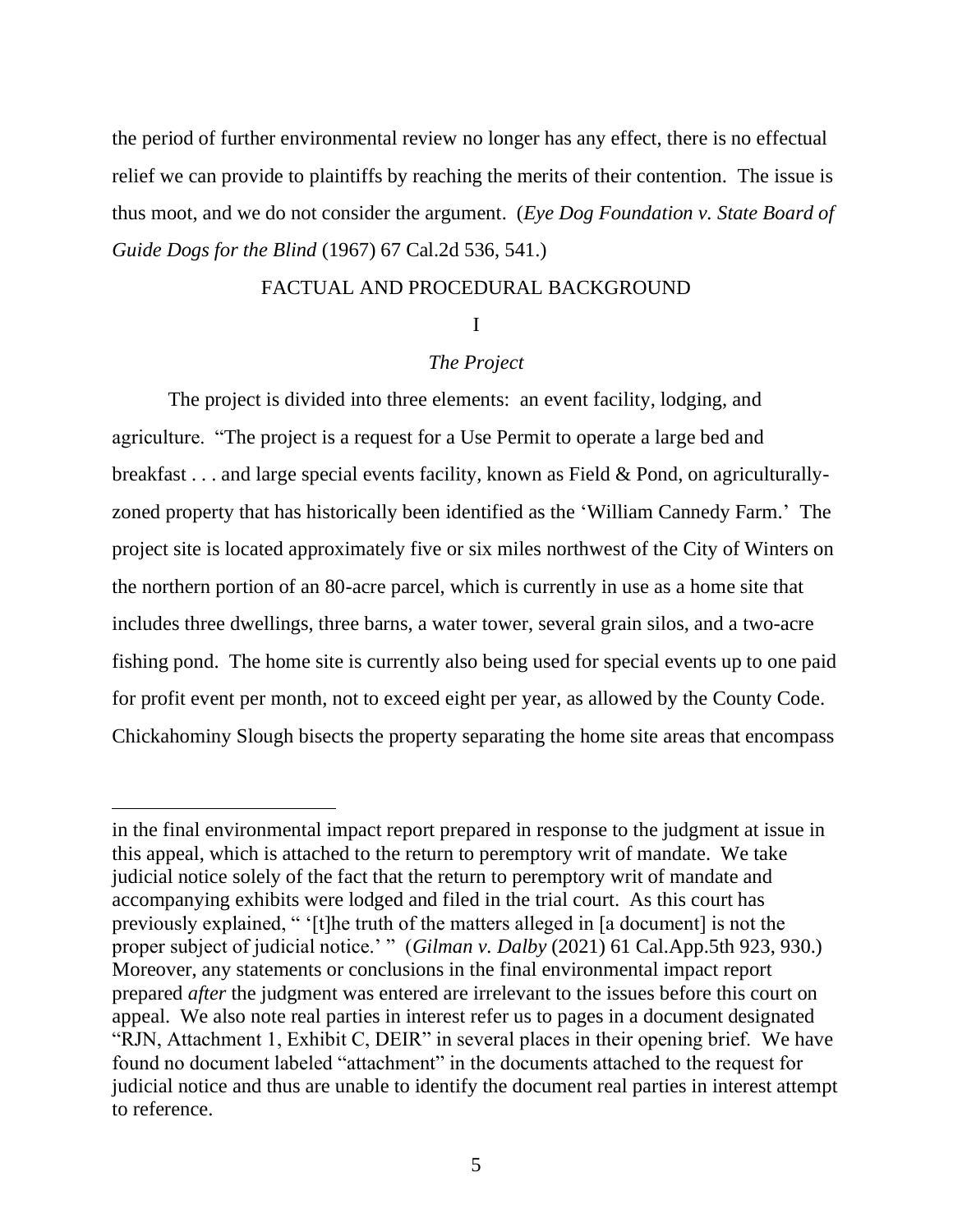approximately 11 acres (where the project will be located) from the southern portions that at one time were used as grazing land and contain oak woodlands in hilly terrain." (Underlining omitted.)

"The project proposal includes use of the property grounds and existing structures as a large [bed and breakfast] and large event center that would accommodate lodging for up to nine guest rooms, as well as indoor/outdoor events for up to 300 attendees per event (with most events drawing around 120 people) with up to 35 events for the first year of operation. If the first year of events is successful, the applicant may seek to increase the number of yearly events March through November."

As to the agriculture component, "[t]he project proponents plan to enhance the agricultural value of the land by converting portions of the property that show a potential for supporting food crops, such as herbs, vegetables, nuts, and stone fruit. These crop producing endeavors would be managed by a resident farmer seeking an opportunity to farm a plot of land and provide educational outreach to visitors of Field & Pond through participation in a weekend farming program and urban youth program. Specifically, the project proposes planting tree crops on the northern portion of the property . . . ."

#### II

## *Procedural Background*

The project's mitigated negative declaration was issued on March 8, 2016, and thereafter revised and recirculated with a new publication date of June 2016. Pertinent to this appeal, the project's revised mitigated negative declaration identified potentially significant impacts to agricultural resources and four biological resources -- the beetle, swainson's hawk, tricolored blackbird, and western pond turtle. Accordingly, the revised mitigated negative declaration provided that, as a condition of project approval, the applicant would be required to implement the mitigation measures identified therein to mitigate those impacts.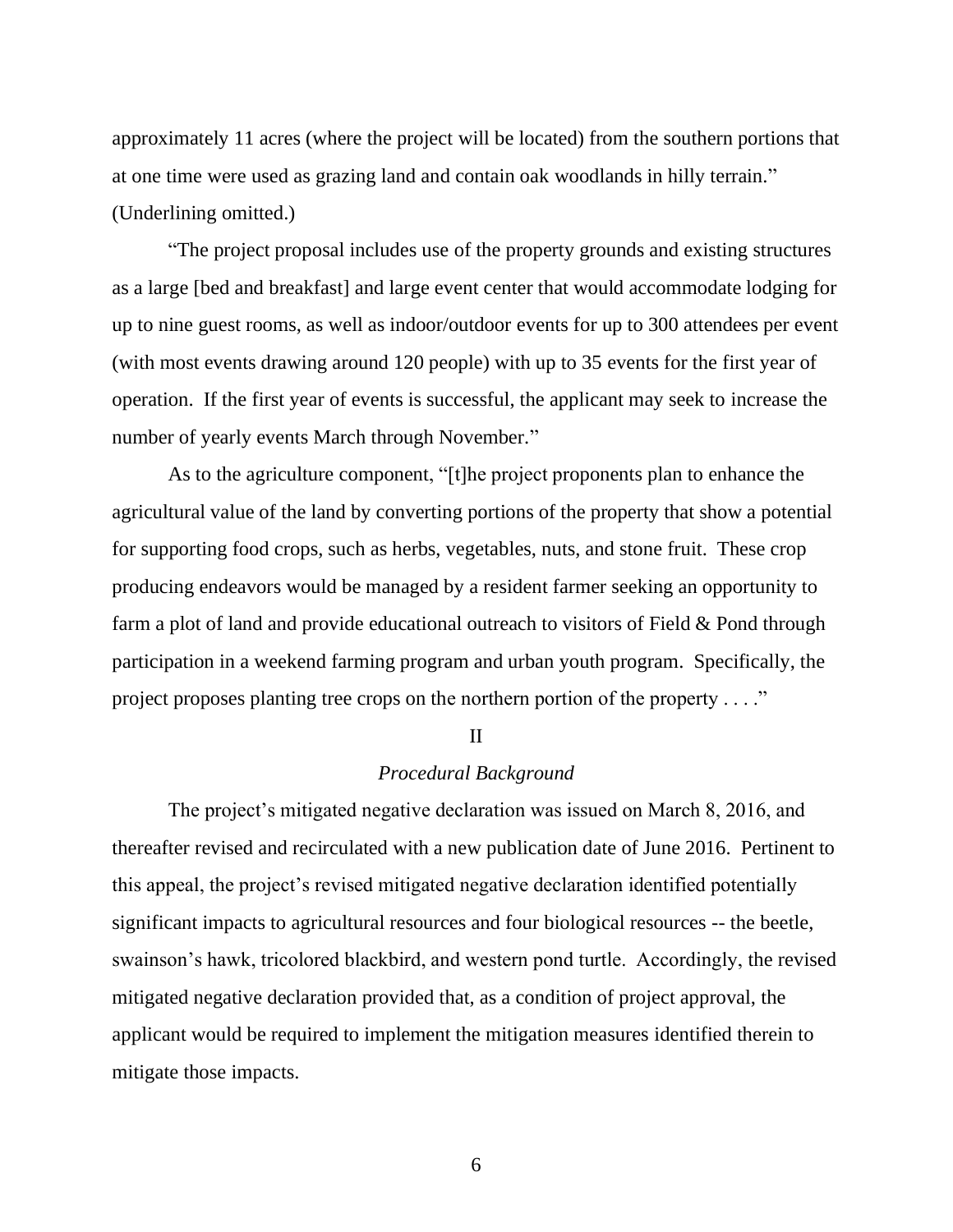On August 11, 2016, the County's planning commission denied real parties in interest's application for a use permit and declined to adopt the revised mitigated negative declaration prepared for the project. Real parties in interest appealed the decision to the County's board of supervisors (the board). On September 13, 2016, the board "approved the permit and took certain related actions," and adopted the mitigated negative declaration presented to it by County staff. The board, however, reconsidered its September 13, 2016, decision on October 11, 2016, because the mitigated negative declaration adopted by the board at the prior meeting was not the final version circulated for public review. On October 11, 2016, the board rescinded its prior action, approved the use permit with conditions, and adopted the revised mitigated negative declaration, errata, and a mitigation monitoring and reporting plan.

Plaintiffs and Tuleyome filed a petition for writ of mandate and complaint for declaratory and injunctive relief against the County (petition), asserting the County's approval of the project violated the Act in several ways, was inconsistent with the Yolo County General Plan (general plan), violated the Williamson Act, and violated provisions of the Code.

The trial court granted the petition in part. It denied the majority of the challenges under the Act, and disagreed that the project was inconsistent with the general plan or violated the Williamson Act and provisions of the Code. It, however, granted the petition on three grounds. The trial court found substantial evidence supported a fair argument the project may have a significant impact on the three species. In the judgment, the trial court ordered the County to undertake further study and prepare a subsequent environmental impact report to address only the potential impacts of the project on the three species. In that regard, the trial court ordered the County to file a return to the peremptory writ of mandate setting forth all actions taken to comply with the writ and indicating whether the County certified the subsequent environmental impact report for the project. The trial court further ordered the project approval and related mitigation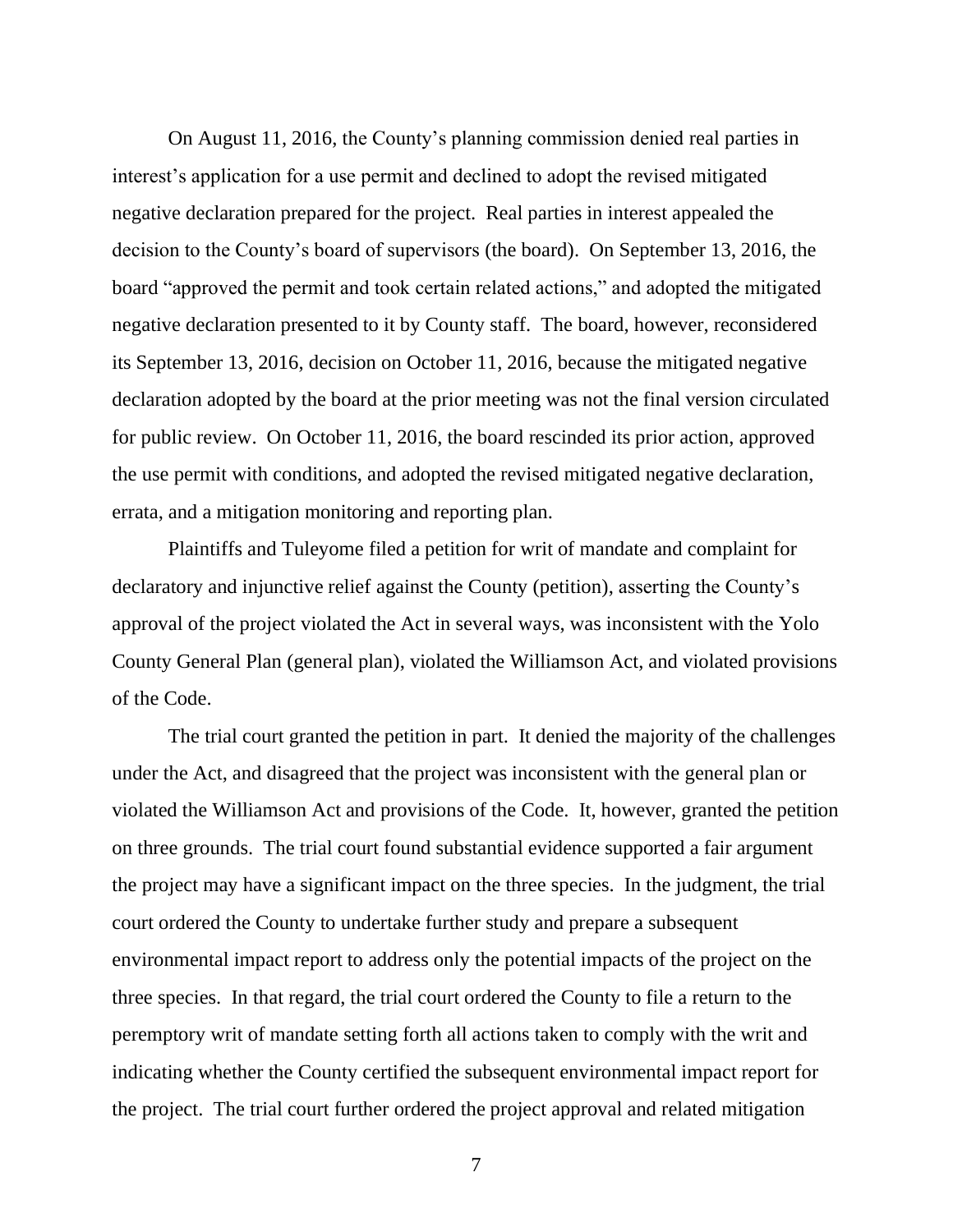measures would remain in effect during the period of further environmental review, and real parties in interest could continue to operate the project under the County's permitting scheme.

Plaintiffs appeal. During the pendency of the appeal, the County filed a return to the peremptory writ of mandate in the trial court, stating it had undertaken further study, had prepared an environmental impact report regarding impacts to the three species, and had adopted a resolution certifying the environmental impact report, which found no significant impacts.

### DISCUSSION

#### I

# *The Trial Court Erred In Ordering The County To Prepare A Limited Environmental Impact Report*

Plaintiffs argue the trial court erred in ordering the County to prepare a limited environmental impact report because, "once evidence is presented that a project might have a substantial impact on the environment -- in any area -- the lead agency *must* proceed to prepare an environmental impact report '*for the proposed project.*' " (Citing *Muzzy Ranch Co. v. Solano County Airport Land Use Com.* (2007) 41 Cal.4th 372.) The County and real parties in interest argue the trial court has "discretionary authority under Public Resources Code section 21168.9 to craft a proper remedy after finding certain part(s) of a finding does not comply with [the Act]" and nothing therein precludes a court from "impos[ing] appropriate lesser remedies to an [environmental impact report]." We agree with plaintiffs. The remedies under section 21168.9 do not trump the mandatory provisions of the Act. Section 21168.9 is intended to facilitate *compliance* with the Act; it does not provide a means to circumvent the heart of the Act -- the preparation of an environmental impact report for the project.

"[The Act's] review procedures can be viewed as a ' "three-tiered process." ' [Citation.] The first tier requires an agency to conduct a preliminary review to determine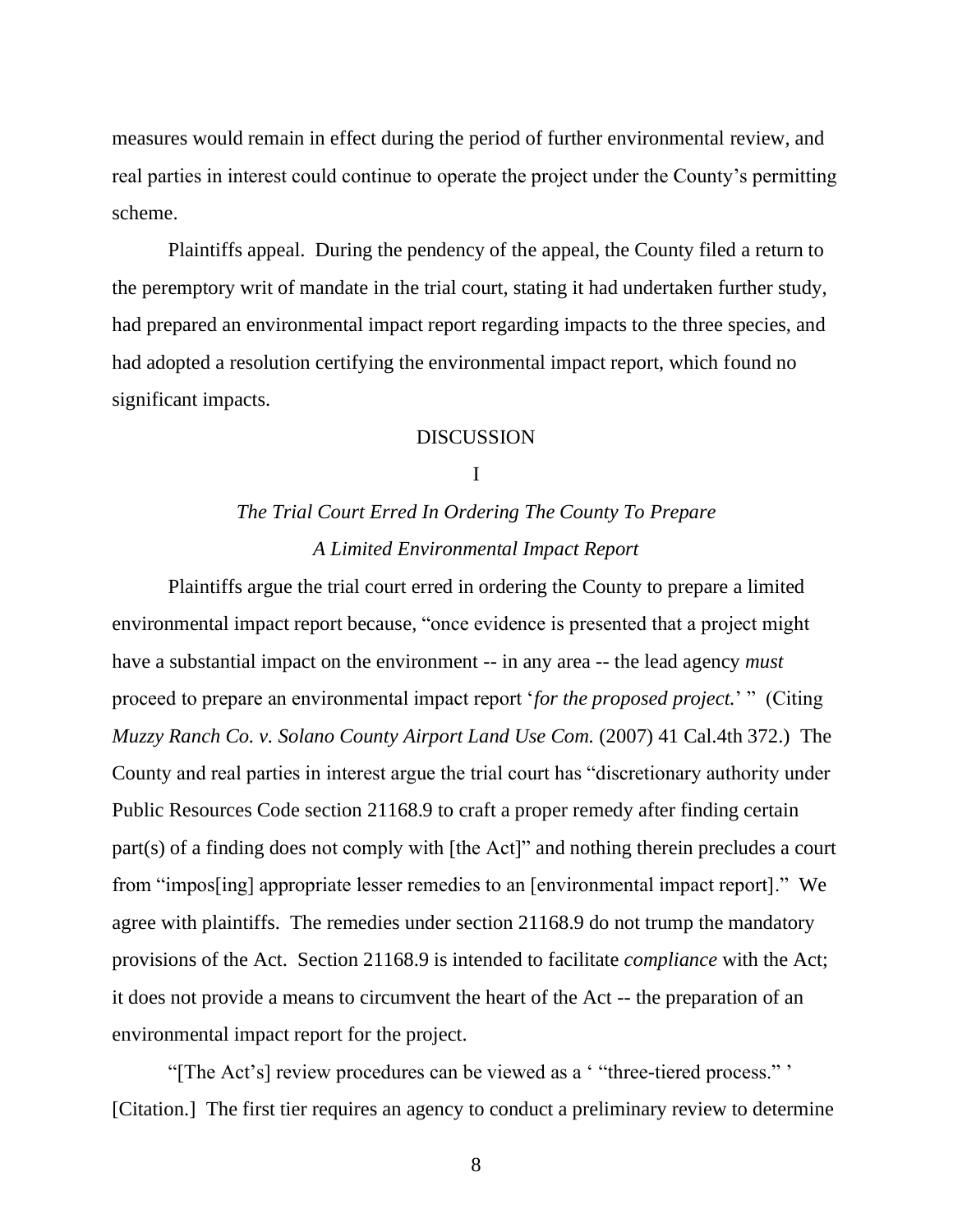whether [the Act] applies to a proposed project. [Citation.] If [the Act] applies, the agency must proceed to the second tier of the process by conducting an initial study of the project. [Citation.] Among the purposes of the initial study is to help '*to inform the choice between a negative declaration and an environmental impact report* . . . .'

[Citation.] If there is 'no substantial evidence that the project *or any of its aspects* may cause a significant effect on the environment,' the agency prepares a negative declaration. [Citation.] Alternatively, if ' "the initial study identifies potential significant effects on the environment but revisions in the project plans 'would avoid the effects or mitigate the effects to a point where clearly no significant effect on the environment would occur' and there is no substantial evidence that the project as revised may have a significant effect on the environment, a mitigated negative declaration may be used." ' [Citation.] Finally, if the initial study uncovers '*substantial evidence that any aspect of the project, either individually or cumulatively, may cause a significant effect on the environment*' *[citation], the agency must proceed to the third tier of the review process and prepare a full [environmental impact report]*." (*Save Our Big Trees v. City of Santa Cruz* (2015) 241 Cal.App.4th 694, 704-705, italics added.) The environmental impact report requirement has been described as the heart of the Act. (*Laurel Heights Improvement Assn. v. Regents of University of California* (1993) 6 Cal.4th 1112, 1123.)

"The issue of whether an [environmental impact report] must be prepared is resolved by applying the fair argument test." (*Inyo Citizens for Better Planning v. Inyo County Bd. of Supervisors* (2009) 180 Cal.App.4th 1, 7.) "Under this test, the agency must prepare an [environmental impact report] whenever substantial evidence in the record supports a fair argument that a proposed project may have a significant effect on the environment." (*Gentry v. City of Murrieta* (1995) 36 Cal.App.4th 1359, 1399-1400.) If a court finds the fair argument test has been met but the agency failed to prepare an environmental impact report, "the court must set aside the agency's decision to adopt a negative declaration [or a mitigated negative declaration] as an abuse of discretion in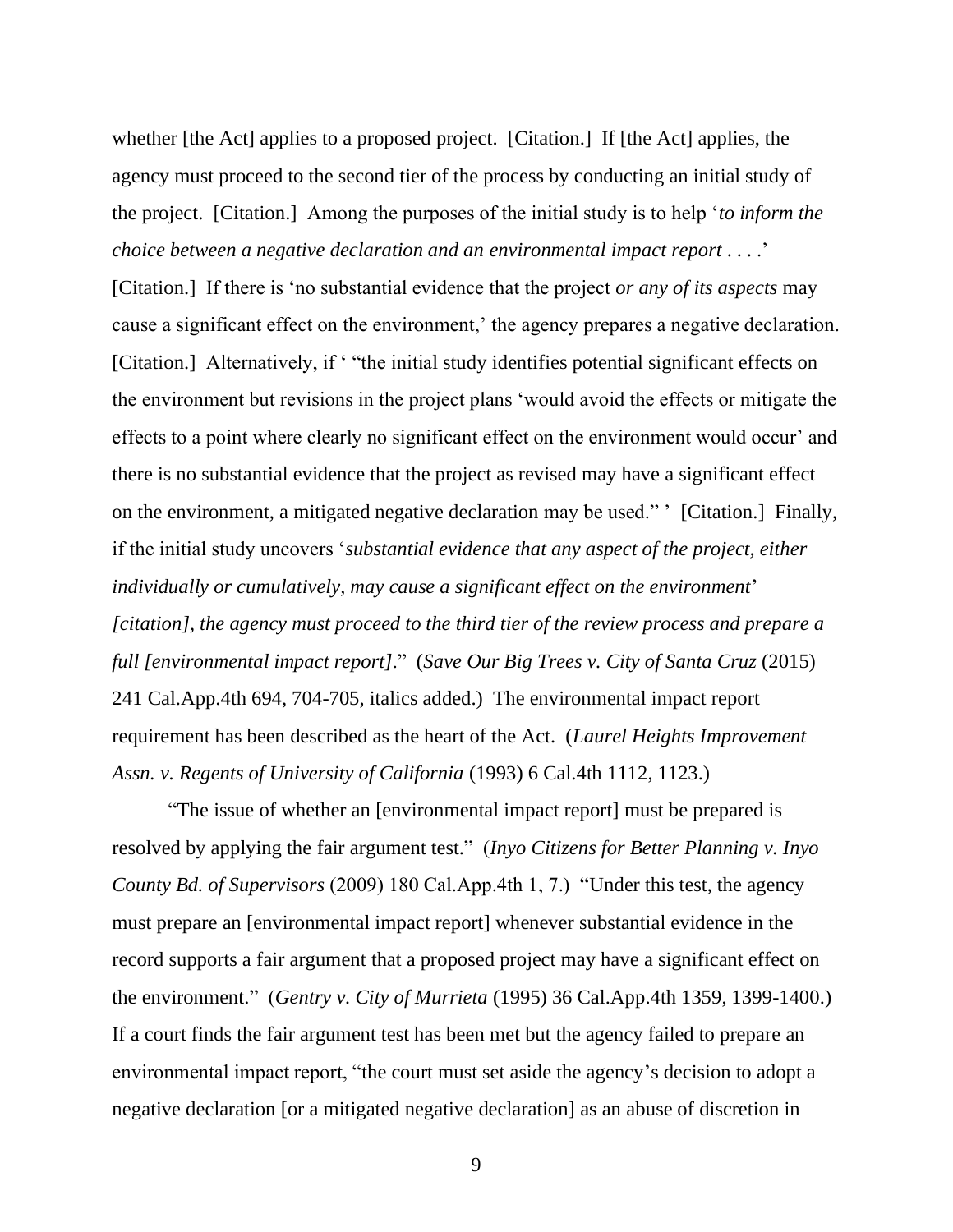failing to proceed in a manner as required by law." (*City of Redlands v. County of San Bernardino* (2002) 96 Cal.App.4th 398, 405.)

We find nothing in the text of the Act or common law interpreting the Act suggesting a project's impact analysis may be divided across the second and third tiers of environmental review such that some impacts are analyzed in a mitigated negative declaration and others are analyzed in an environmental impact report. Nor do real parties in interest present any such argument. Rather, as explained *ante*, if *any* aspect of the project triggers preparation of an environmental impact report, a full environmental impact report must be prepared in accordance with the definition of section 21061. (*San Bernardino Valley Audubon Society v. Metropolitan Water Dist.* (1999) 71 Cal.App.4th 382, 402 & fn. 11 [court's finding the fair argument test was met as to some aspects of the project did not mean an environmental impact report "can or should be limited to, or focused on, those aspects" but, rather, a full environmental impact report had to be prepared]; *Muzzy Ranch Co. v. Solano County Airport Land Use Com.*, *supra*, 41 Cal.4th at p. 381 [the Act's "third tier applies if the agency determines substantial evidence exists that *an aspect of the project* may cause a significant effect on the environment" and triggers the preparation of "a *full* environmental impact report"], italics added.) In other words, the second and third tiers of environmental review under the Act are mutually exclusive -- the Act requires that an agency prepare *either* a negative declaration/mitigated negative declaration *or* prepare an environmental impact report *for the project*.

Nothing in section 21168.9 provides the trial court with the authority to disregard the mandatory three-tier approach under the Act and to split a project's impact analysis across two types of environmental review documents.

Section 21168.9, subdivision (a) applies when the trial court, "as a result of a trial, hearing, or remand from an appellate court," enters an order to remedy "any determination, finding, or decision of a public agency [that] has been made without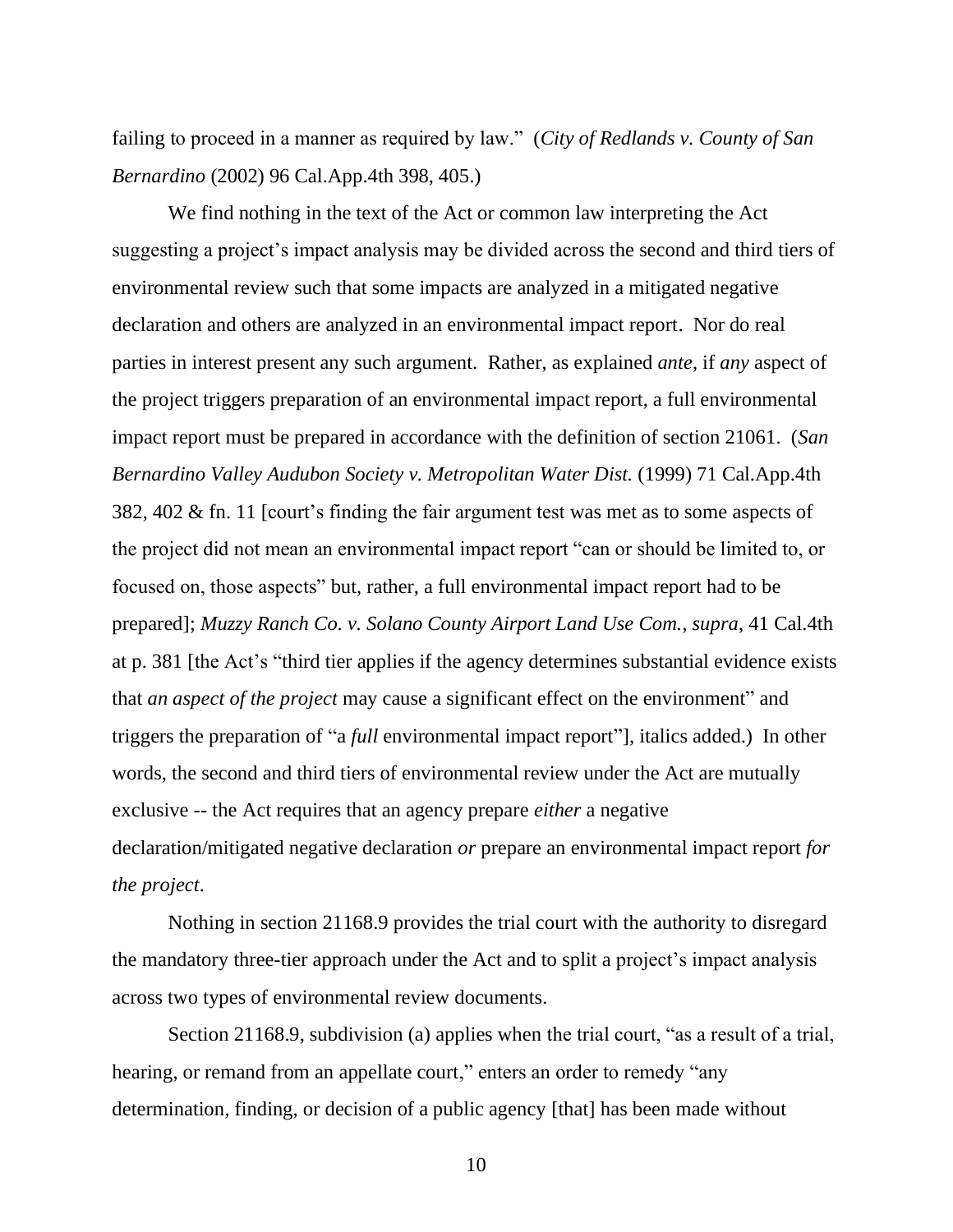compliance with" the Act. The section " 'gives trial courts the option to void the finding of the agency (§ 21168.9, subd. (a)(1)), or to order a lesser remedy which suspends a specific project activity which could cause an adverse change in the environment  $(\S 21168.9, \text{subd.} (a)(2))$ , or to order specific action needed to bring the agency's action into compliance with [the Act] (§ 21168.9, subd. (a)(3)). The choice of a lesser remedy involves the trial court's consideration of equitable principles.' " (*Schenck v. County of Sonoma* (2011) 198 Cal.App.4th 949, 961.)

The trial court did not identify which subsection of section 21168.9, subdivision (a) it purportedly applied in ordering the preparation of a limited environmental impact report (indeed, it did not identify section 21168.9, subdivision (a) at all). The County and real parties in interest also do not identify the specific subdivision that, in their opinion, would apply under the circumstances. We note the only subdivision pertinent to ordering an agency to take a specific action -- such as preparing a limited environmental impact report -- is subdivision (a)(3). But, as already explained, the Act requires the preparation of *either* a mitigated negative declaration (tier 2) *or* an environmental impact report (tier 3) *for the project*, depending on the circumstances and which tier of the process is triggered. The order to prepare a limited environmental impact report as to only certain impacts of the project did not constitute an order bringing the agency's action *into compliance with the Act*, as provided in section 21168.9, subdivision (a)(3). The only order that would have done so, given the trial court's finding that the fair argument test had been met as to the three species, was an order to prepare a full environmental impact report for the project.

Section 21168.9, subdivision (b) also does not support the trial court's order. That subdivision provides that "[a]ny order pursuant to subdivision (a) shall include only those mandates which *are necessary to achieve compliance with this division* and only those specific project activities in noncompliance with this division. The order shall be made by the issuance of a peremptory writ of mandate specifying what action by the public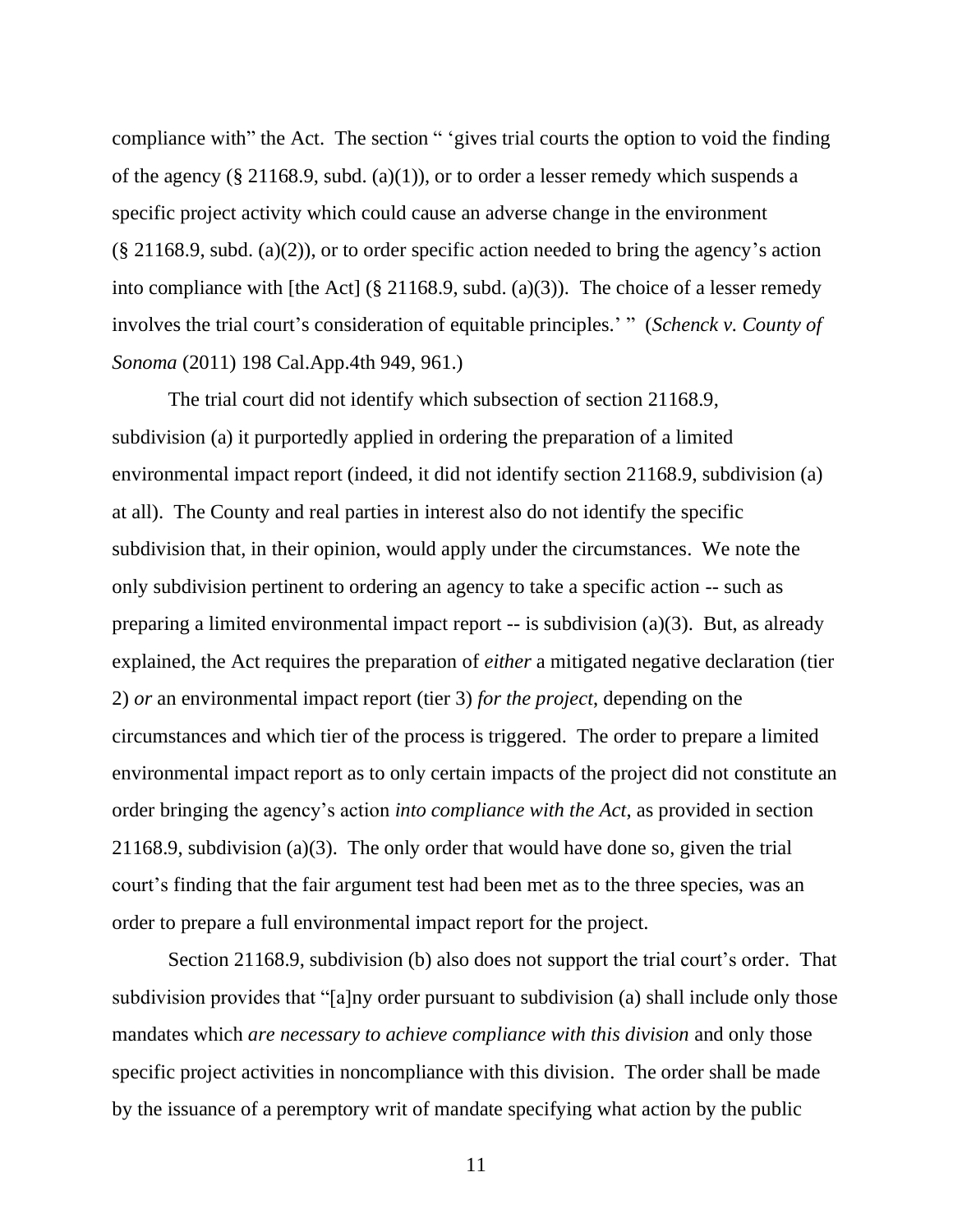agency *is necessary to comply with this division*. However, the order shall be limited to that portion of a determination, finding, or decision or the specific project activity or activities found to be in noncompliance only if a court finds that (1) the portion or specific project activity or activities are severable, (2) severance will not prejudice complete and full compliance with this division, and (3) the court has not found the remainder of the project to be in noncompliance with this division. The trial court shall retain jurisdiction over the public agency's proceedings by way of a return to the peremptory writ until the court has determined that the public agency has complied with this division." (§ 21168.9, subd. (b), italics added.) This subdivision also requires compliance with the Act; it does not give the trial court the power to circumvent the fundamental requirements thereof.

Given the trial court's finding the fair argument test had been met as to the three species, the only available remedy was to set aside the County's decision to adopt the revised mitigated negative declaration as an abuse of discretion in failing to proceed in a manner required by law. (*City of Redlands v. County of San Bernardino*, *supra*, 96 Cal.App.4th at p. 405.)

None of the cases relied upon by real parties in interest inform the discussion on this issue because none of those cases dealt with an order splitting the analysis of a project's environmental impacts across two types of environmental review documents, as here. (Citing *Schenck v. County of Sonoma*, *supra*, 198 Cal.App.4th at pp. 952-953 [concluding county committed single nonprejudicial error in the notice procedure before issuing a mitigated negative declaration and substantial evidence did not support fair argument the project may have had a significant effect on the environment]; *Friends of College of San Mateo Gardens v. San Mateo County Community College Dist.* (2016) 1 Cal.5th 937, 944 [considering environmental review procedure when agency proposed change to previously approved project for which environmental review document had been issued]; *Preserve Wild Santee v. City of Santee* (2012) 210 Cal.App.4th 260, 268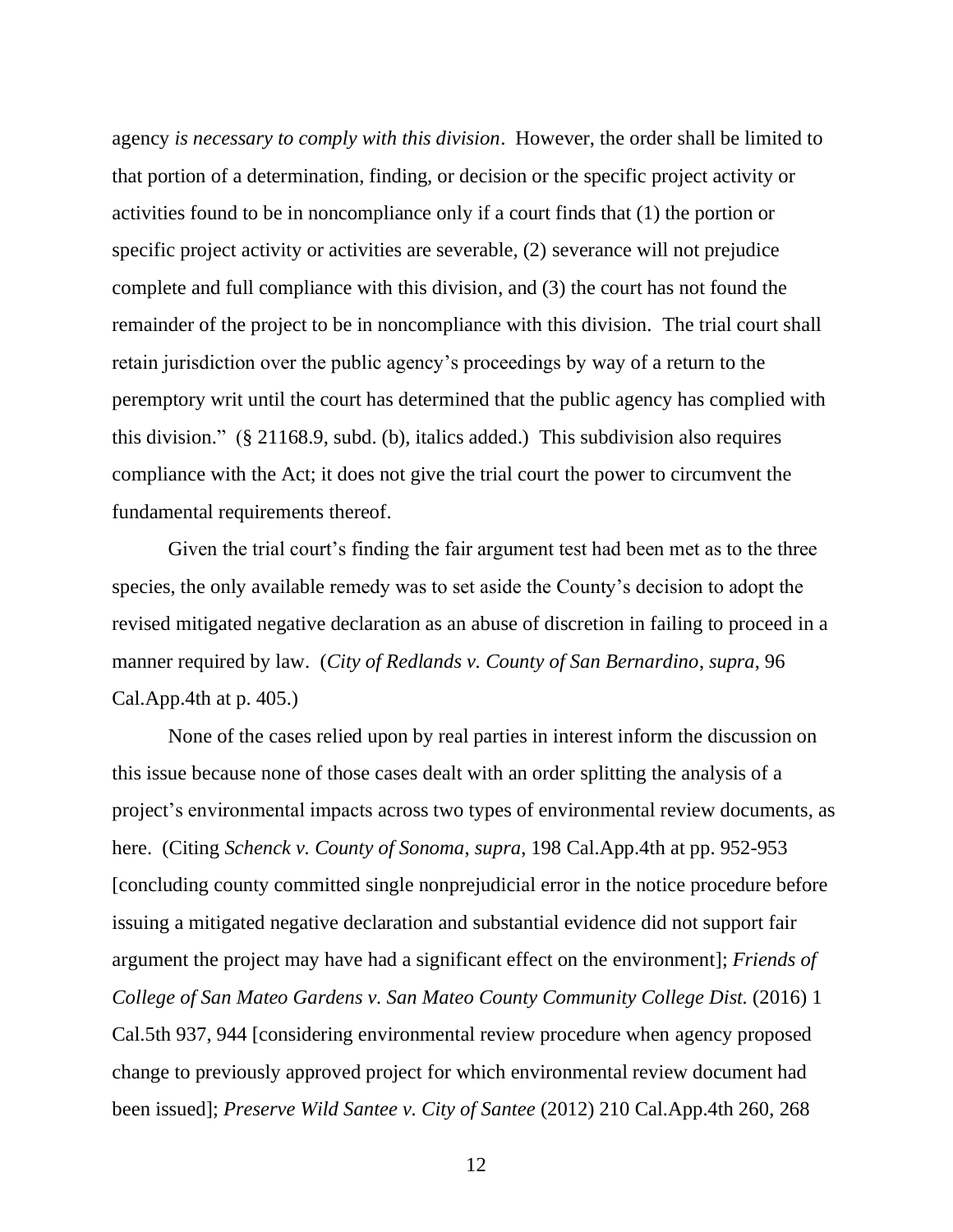[trial court may, in appropriate cases, remedy Act violations in an environmental impact report by issuing a limited writ of mandate].)

We conclude section 21168.9 was enacted to provide the trial court with flexibility in fashioning remedies to ensure compliance with the Act. The statute does not override the other mandatory provisions of the Act and does not give the trial court the authority to disregard the requirement that a full environmental impact report is required when substantial evidence supports a fair argument a proposed project may have a significant effect on the environment. Thus, the trial court erred in ordering the County to prepare a limited environmental impact report after finding substantial evidence supported a fair argument of significant environmental impacts to the three species.

II

## *Substantial Evidence Supports A Fair Argument The Project May Result In Significant Impacts To The Beetle*

The revised mitigated negative declaration provides: "There is potential to directly or indirectly impact elderberry shrubs from the project construction or implementation if shrubs occur within or near the project site. Removal or damage to elderberry shrubs would be considered a significant impact. Several mature elderberry shrubs were noted along Chickahominy Slough within the project boundary. No shrubs were found in upland sites in the immediate vicinity of project features. The Valley Elderberry Longhorn Beetle has been reported from the western foothills, the nearest of which is along Union School Slough approximately 2 miles northeast of the project site [citation].

"The 2030 Countywide General Plan contains policies which specifically prohibit development within a minimum of 100 feet from the top of banks for all lakes, perennial ponds, rivers, creeks, sloughs, and perennial streams for the protection of natural riparian or wetlands vegetation. Thus, as an adopted condition of approval, the project will be required to maintain a minimum 100-foot setback from the two-acre pond and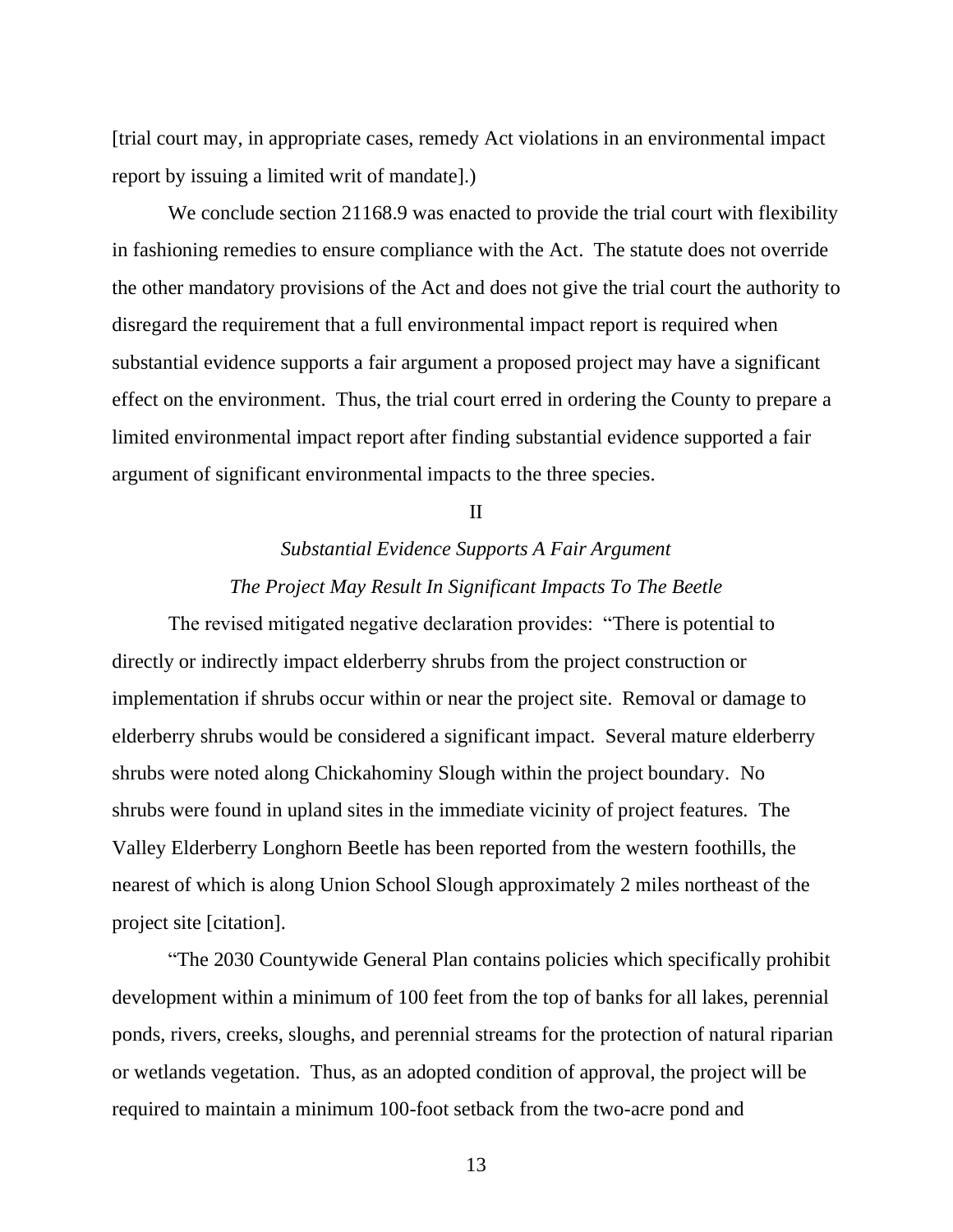Chickahominy Slough for any construction or earthmoving activities in order to minimize impacts to aquatic and riparian features, including habitat. The 100-foot setback will ensure that none of the existing elderberry shrubs are disturbed, however, there is the potential for shrubs to occur on other parts of the project site not within the creek corridor. This 100-foot setback required by the 2030 Countywide General Plan does not apply to operational components of the project, e.g., use of outdoor areas by event attendees. However, impacts from operational components would be mitigated by the buffers described in the mitigation measures below.

"In order to reduce the potential for impacts to the [beetle], the following mitigation shall be required:

#### "**Mitigation Measure BIO-1: Valley Elderberry Longhorn Beetle**

"(a) Prior to construction at any time of the year, a qualified biologist shall conduct a survey to determine the presence/absence of elderberry shrubs within 100-feet of all new construction (e.g., parking areas, and future single-room cottages, pool and cabana).

"(b) For complete avoidance of an elderberry shrub that meets the [United States Fish and Wildlife Service] definition of potentially occupied Valley Elderberry Longhorn Beetle . . . habitat (i.e., stems measuring 1.0 inch or greater in diameter at ground level), a 100-foot setback shall be maintained from any new construction areas [citation]. The location of the shrub shall be identified by installing a temporary fence around the shrub. With approval from the [United States Fish and Wildlife Service], the setback can be reduced to 20 feet from the dripline of the shrub as long as other protective measures (e.g., signage, worker training, etc.) and restoration and maintenance of the site are applied according to the [United States Fish and Wildlife Service] guidance [citation]. If avoidance is not possible, consultation with the [United States Fish and Wildlife Service] may be required pursuant to Section 10 of the federal endangered species act. Through preparation of a low-effect habitat conservation plan, the project will be permitted to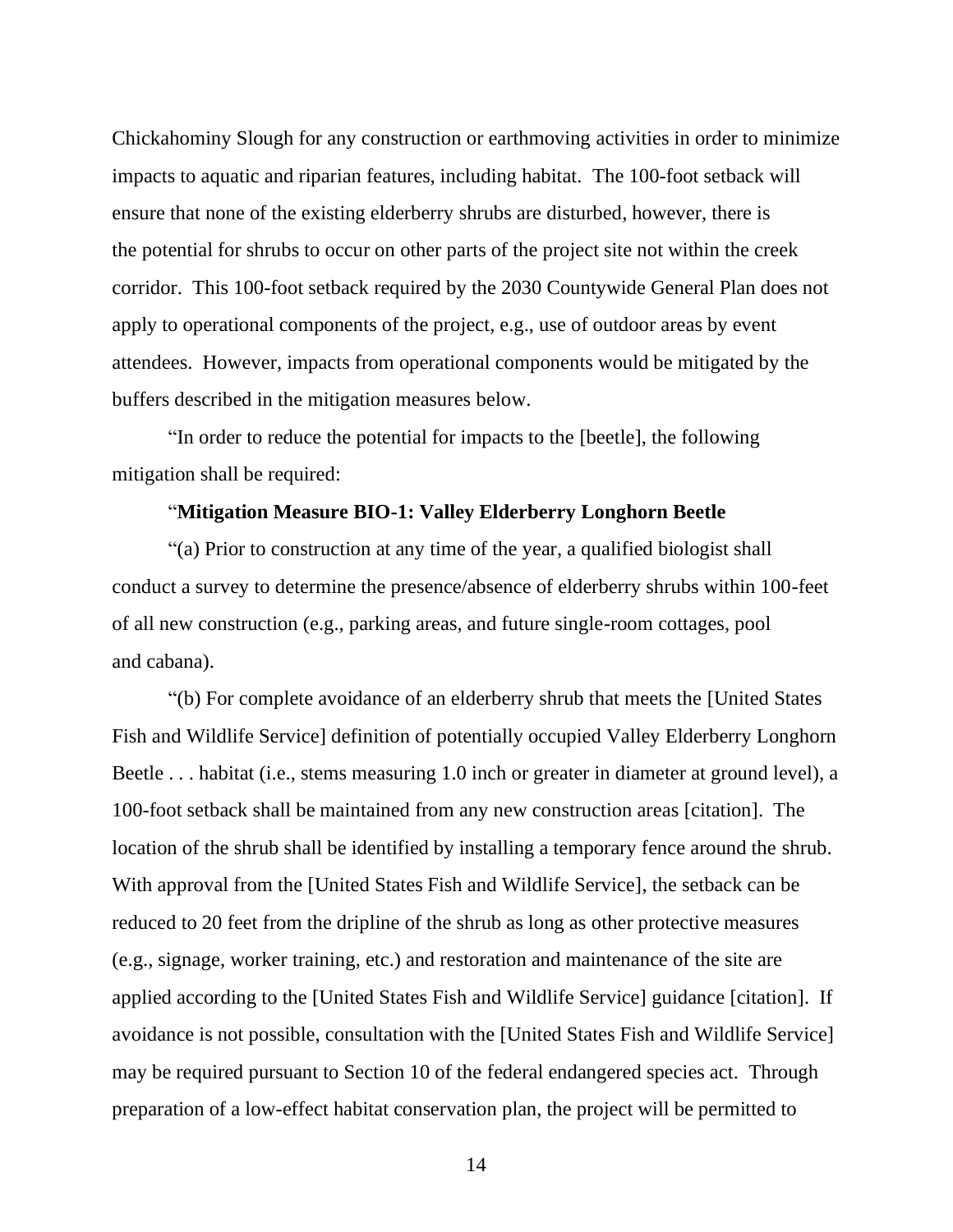relocate the shrub out of the construction area. Other mitigation may also be necessary according to [United States Fish and Wildlife Service] guidelines [citation].

"(c) During scheduled events, maintain a 100-foot buffer from the top of the bank of Chickahominy Slough where elderberry bushes are located."

The trial court found "[t]he record before the agency supports a fair argument that the project may have a significant environmental impact on the [beetle]." It explained: "The [revised mitigated negative declaration] protects elderberry bushes (and the protected beetle species that call such bushes home) for 100 feet from any *new* construction. It also requires a 100-foot buffer between event activities and the banks of the Chickahominy [S]lough where the bushes grow. [Citation.] Both sides' experts (Drs. Estep and Roberts) expressed concern about the beetle and recommended more substantial buffers. [Citation.] Respondent County argues that this provision is consistent with its General Plan in that it addresses only new construction, but the [revised mitigated negative declaration] must address all substantial biological impacts, not just those that trigger general plan scrutiny. The [C]ounty offers no persuasive authority for the proposition that compliance with its General Plan obviates the need to evaluate environmental impacts in accordance with [the Act]."

Real parties in interest argue the trial court erred in finding the fair argument test was met as to the beetle because the mitigation measures adopted in the revised mitigated negative declaration appropriately mitigated the impacts to a less-than-significant level. As real parties in interest note, "[t]here was no dispute in the evidence before the trial court that the presence of elderberry bushes in Chickahominy Slough indicated the potential for occupancy by the [beetle], and disturbance of the shrubs 'could result in a take of the species pursuant to the federal endangered species act.' " The sole question before us is whether the adopted mitigation measures obviated the need to prepare an environmental impact report. We conclude they did not.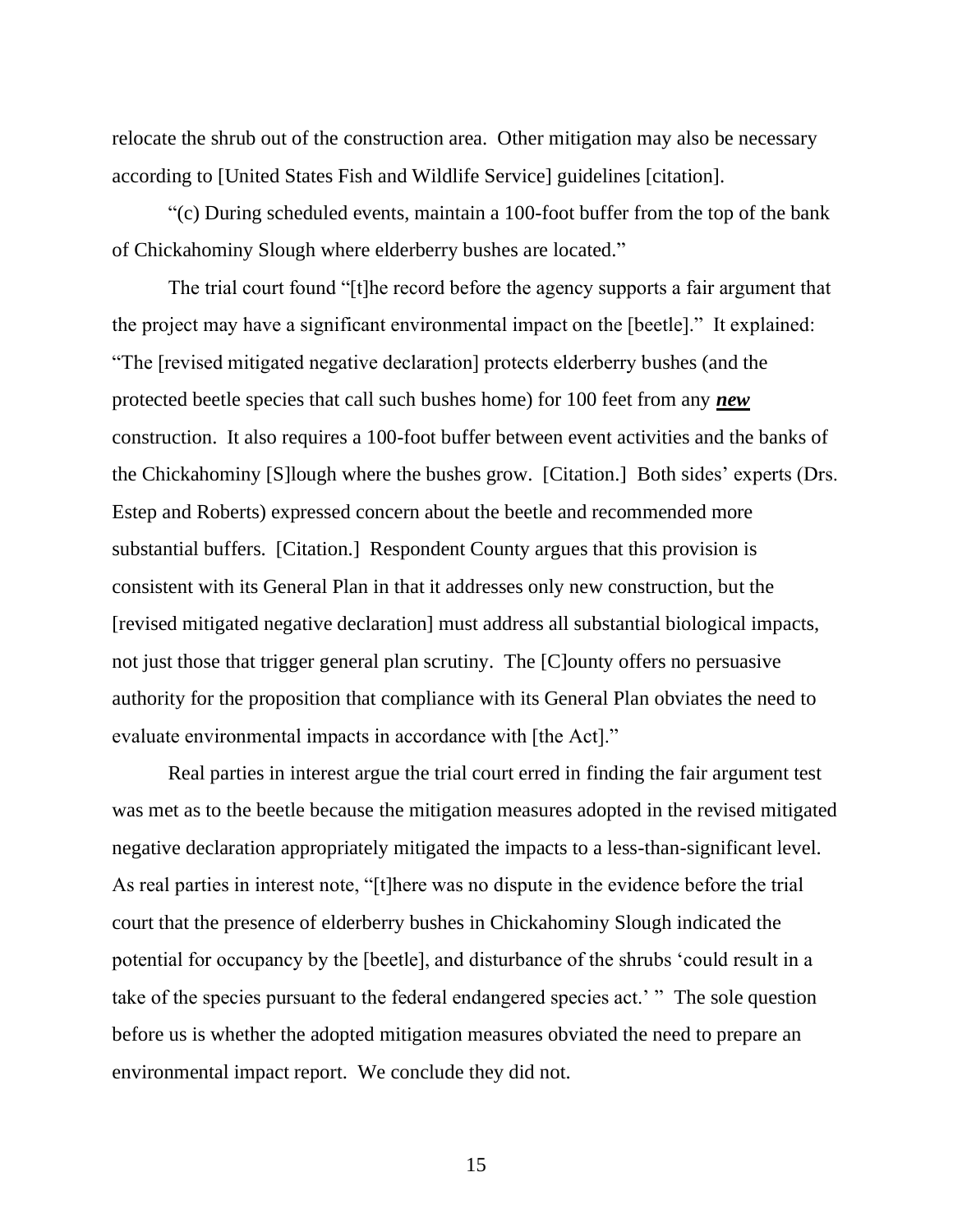" 'With certain limited exceptions, a public agency must prepare an [environmental impact report] whenever substantial evidence supports a fair argument that a proposed project "may have a significant effect on the environment." [Citations.] " 'Significant effect on the environment' means a substantial, or potentially substantial, adverse change in the environment." ' " (*Pocket Protectors v. City of Sacramento* (2004) 124 Cal.App.4th 903, 927.) " 'Substantial evidence' means 'enough relevant information and reasonable inferences from this information that a fair argument can be made to support a conclusion, even though other conclusions might also be reached.' [Citation.] Substantial evidence 'shall include facts, reasonable assumptions predicated upon facts, and expert opinion supported by facts.' " (*Ibid*.)

In the context of reviewing a mitigated negative declaration, the question is whether the record supports a fair argument that the project, even as mitigated, may have a significant effect on the environment. (See *Gentry v. City of Murrieta*, *supra*, 36 Cal.App.4th at p. 1412.) Notably, section 15070, subdivision (b) of the guidelines prepared by the Natural Resources Agency for implementation of the Act**<sup>4</sup>** provides, in pertinent part, a mitigated negative declaration may be prepared only if the initial study identifies potentially significant effects and the applicant made or agreed to make revisions to the project that "would avoid the effects or mitigate the effects to a point where clearly no significant effects would occur" and "[t]here is no substantial evidence, in light of the whole record before the agency, that the project as revised may have a significant effect on the environment."

<sup>&</sup>lt;sup>4</sup> The Guidelines are regulations "authorized by the Legislature ..., codified in title 14, section 15000 et seq. of the California Code of Regulations, and 'prescribed by the Secretary of Resources to be followed by all state and local agencies in California in the implementation of [the Act].' [Citation.] In interpreting [the Act], we accord the ... Guidelines great weight except where they are clearly unauthorized or erroneous." (*Muzzy Ranch Co. v. Solano County Airport Land Use Com.*, *supra*, 41 Cal.4th at p. 380, fn. 2.)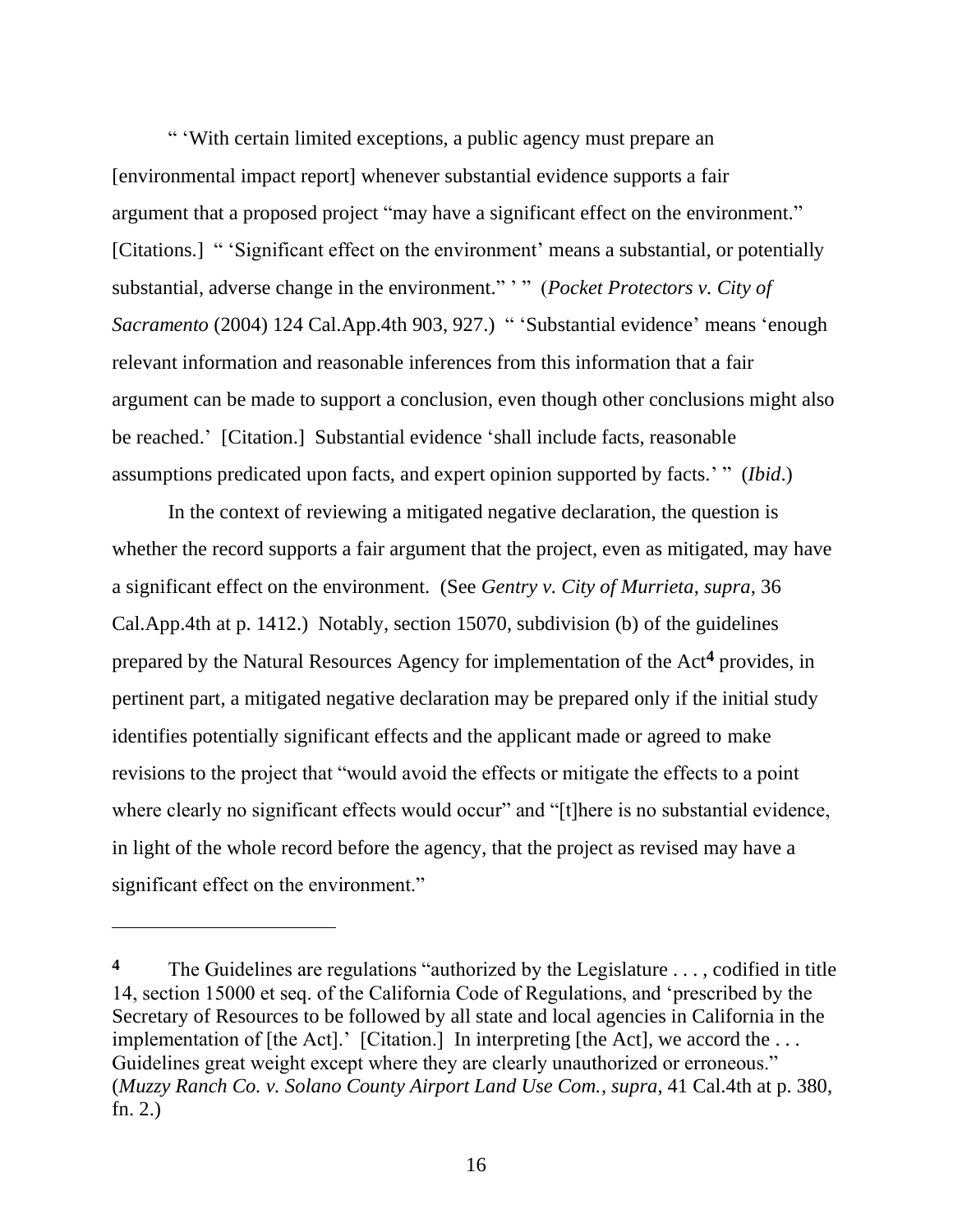"The fair argument standard is a 'low threshold' test for requiring the preparation of an [environmental impact report]. [Citations.] It is a question of law, not fact, whether a fair argument exists, and the courts owe no deference to the lead agency's determination. Review is de novo, *with a preference for resolving doubts in favor of environmental review*." (*Pocket Protectors v. City of Sacramento*, *supra*, 124 Cal.App.4th at p. 928.) " 'On appeal, the appellate court's "task . . . is the same as that of the trial court: that is, to review the agency's actions to determine whether the agency complied with procedures required by law." [Citation.] The appellate court reviews the administrative record independently; the trial court's conclusions are not binding on it.'" (*Burrtec Waste Industries, Inc. v. City of Colton* (2002) 97 Cal.App.4th 1133, 1139, fn. omitted.)

As we can best piece together, real parties in interest contend the adopted mitigation measures appropriately mitigated the potentially significant impacts to the beetle to a less-than-significant level because: "[t]he 100-foot buffer from the Chickahominy Slough, restricting new development that might substantially impact the [beetle], was consistent with federal standards of protection" (providing no citation to the record to support the assertion); and "Mr. Estep concluded that compliance with requirements of the Yolo County General Plan, for a 100-foot setback, would be sufficient because such setback was consistent with federal guidelines for avoidance of significant impacts on the species," referring us to pages 13756 and 13757 in the administrative record. Real parties in interest further assert the mitigation monitoring and reporting plan explicitly provides the mitigation measures will be implemented prior to any building and grading permit and as a part of ongoing monitoring such that "building and grading permits will not be issued if the plans submitted show construction within the 100-foot buffer." They conclude, "[t]here is nothing more to mitigate." We disagree.

In the biological assessment cited by real parties in interest, Estep Environmental Consulting (Estep) wrote "[p]roposed project activities will increase the frequency and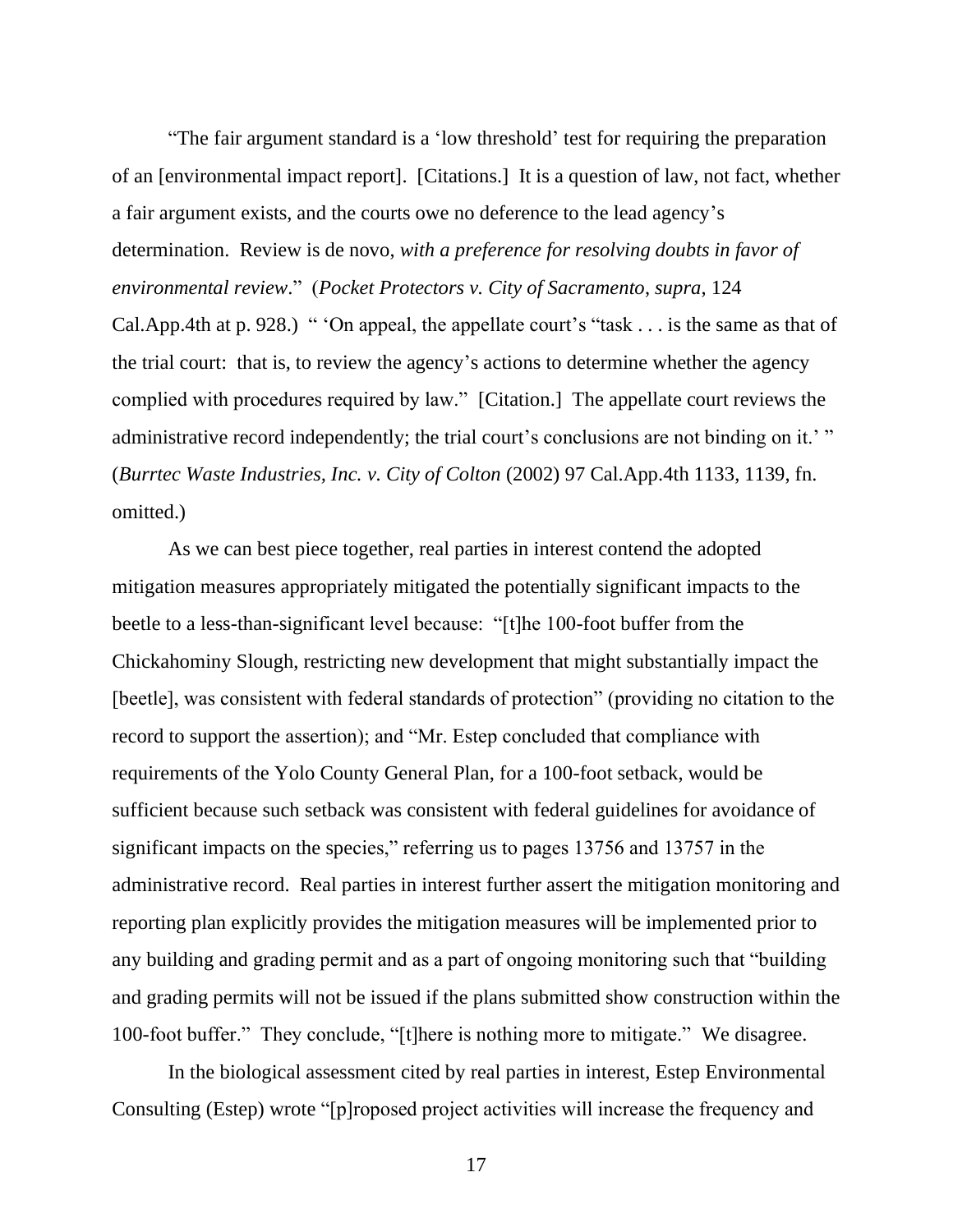magnitude of noise and other human disturbances around the homestead site from current levels." Such human disturbances at the project will impact special-status species, including the beetle. Estep explained mature elderberry shrubs are present along Chickahominy Slough and "[b]ecause these shrubs could be occupied by the valley elderberry longhorn beetle, *direct or indirect disturbance* to elderberry shrubs could result in a take of the species pursuant to the federal endangered species act. *To avoid impacting the species, federal guidelines establish a 100-foot setback requirement from all elderberry shrubs with stems greater than 1-inch in diameter*. Because this setback requirement is consistent with the 100-foot set-back [*sic*] requirement in the Yolo County General Plan (Policy CO-2.22), adhering to Policy CO-2.22 will sufficiently avoid impacts to elderberry longhorn beetle habitat." (Italics added.) Policy CO-2.22 of the general plan (Policy CO-2.22) "prohibits development within a minimum of 100 feet from the top of banks for all lakes, perennial ponds, rivers, creeks, sloughs, and perennial streams."

Estep later divided its recommended mitigation measures into three areas, two of which are pertinent to the beetle impact analysis. The first recommendation was to require a 100-foot setback from Chickahominy Slough for all new construction at the project. The second recommendation was focused on minimizing noise and other human disturbances. In that regard, Estep recommended, among other things, to "[c]ontain visitor access to well-defined use areas" and "restrict access within the 100-foot buffer along Chickahominy Slough." It further recommended that "[w]alking paths should be outside of the 100-foot buffer" and suggested "[r]ail fencing can be used to delineate the buffer."

Real parties in interest attempt to read Estep's report narrowly to suggest a 100 foot buffer *during new construction* alone is sufficient to mitigate the project's potential impact to the beetle. Although Estep said compliance with Policy CO-2.22, which prohibits development within 100 feet of the slough, would sufficiently avoid impacts to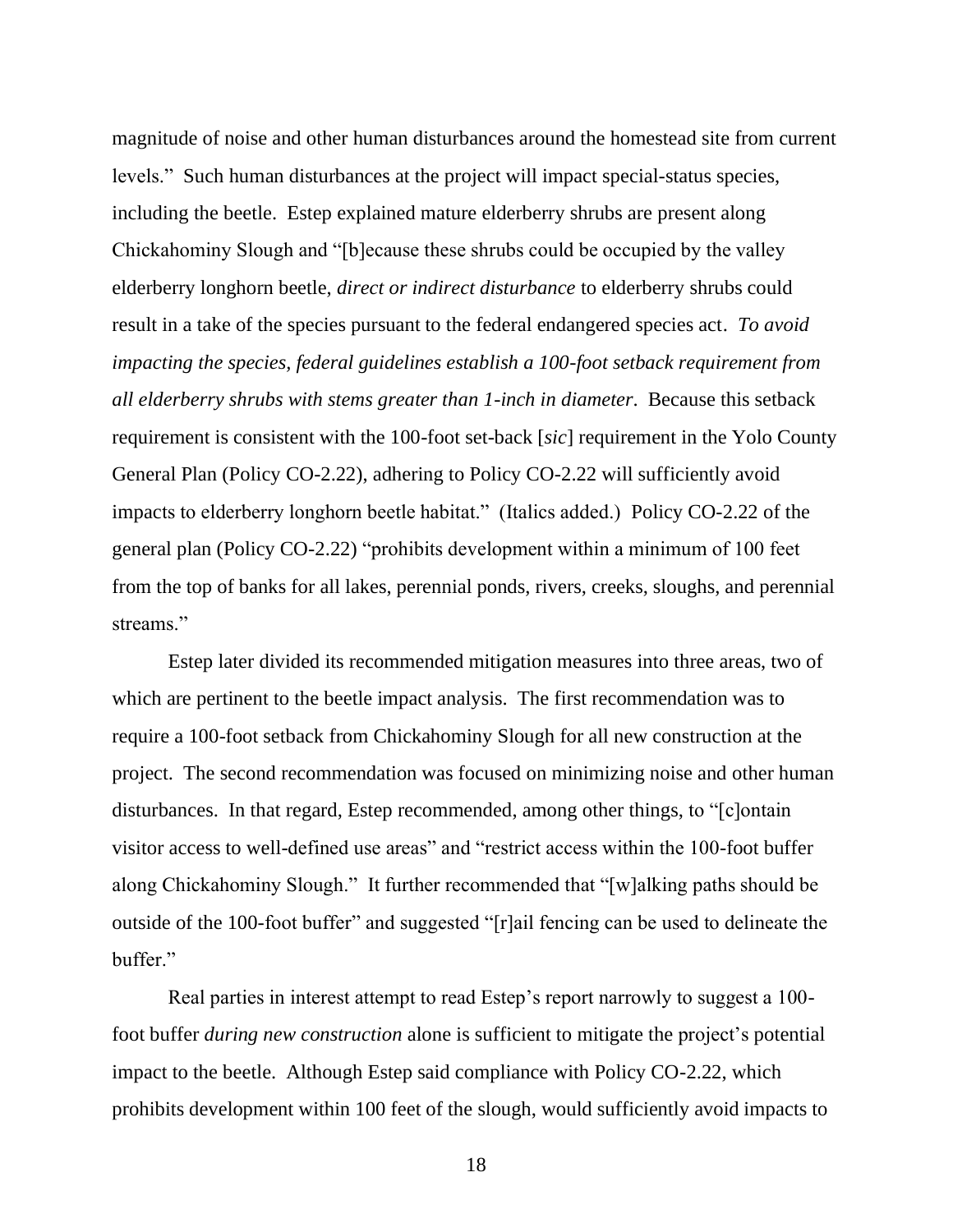the beetle's habitat, the recommendations as to other human disturbances indicate the statement was limited to only the new construction activities proposed by the project and not an intimation that compliance with the general plan provision would mitigate *all*  potentially significant impacts. Indeed, Estep stated *direct or indirect disturbance* to elderberry shrubs could result in a take of the species. It further did *not* state the federal guidelines require a 100-foot setback from elderberry shrubs with stems greater than 1 inch in diameter *only during construction activities*. The natural inference from the statement is that the 100-foot setback is required at all times. Consistent with this inference, Estep recommended a 100-foot buffer along Chickahominy Slough, and that visitor access be restricted within and walking paths be placed outside the 100-foot buffer. The latter recommendations would, of course, mitigate the potential direct and indirect impacts to elderberry bushes associated with *the project's* anticipated increase in the number of visitors to the site, not just from events at the event center but also the establishment of the proposed bed and breakfast and possibly the visitors participating in the educational opportunities pertaining to the agricultural operations.

The County also believed the potentially significant impacts to the beetle extended beyond the project's new construction activities. Indeed, the revised mitigated negative declaration states, "[p]roposed project activities will increase the frequency and magnitude of noise and other human disturbances around the homestead site from current baseline levels." As to the beetle impacts, the County explained, "[t]here is potential to directly or indirectly impact elderberry shrubs from the project construction *or implementation* if shrubs occur within or near the project site. Removal or *damage* to elderberry shrubs would be considered a significant impact. Several mature elderberry shrubs were noted along Chickahominy Slough within the project boundary." (Italics added.) The County acknowledged "the 2030 Countywide General Plan does not apply to operational components of the project, e.g., use of outdoor areas by event attendees" and thus "impacts from operational components would be mitigated by the buffers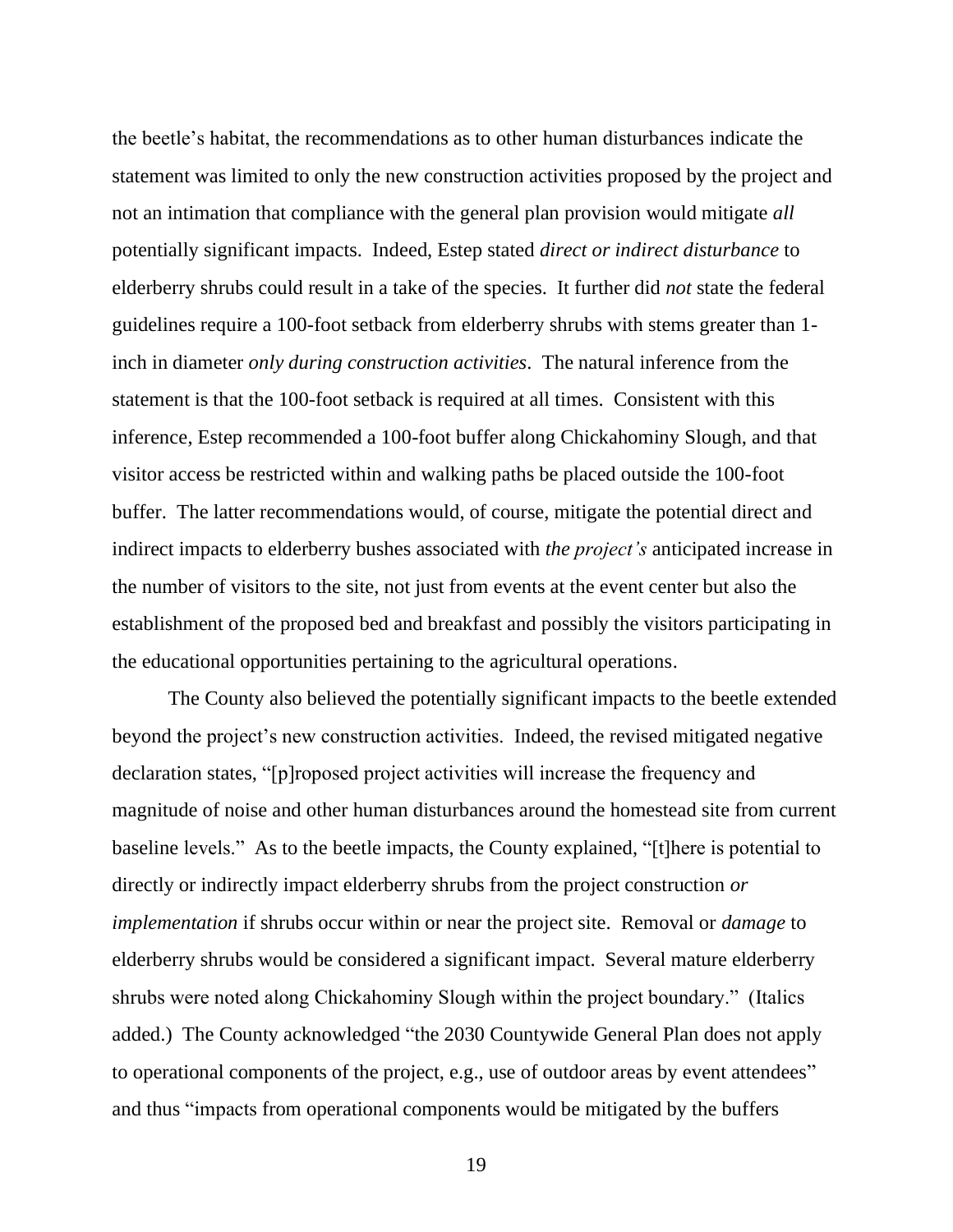described in the mitigation measures." The first two adopted mitigation measures pertained to new construction at the project; the third dealt with the impacts from operational components, requiring a 100-foot buffer from the top of the bank of Chickahominy Slough where the elderberry bushes are located, but only during scheduled events.

The adopted mitigation measure to combat potentially significant impacts from the project's operational components does not comport with Estep's recommendations**<sup>5</sup>** or the County's acknowledgment that damage to elderberry bushes as a result of the implementation of the project's components may constitute a significant impact. The project components are not limited to scheduled events. We infer the project will increase human presence (and thus the potential for disturbances) because of the new bed and breakfast and potentially the visitors participating in the educational opportunities pertaining to the agricultural operations as well. Estep recommended a set 100-foot buffer along Chickahominy Slough; the buffer he recommended was also not limited to scheduled events. Estep's recommendation in that regard was consistent with the recommendations made by Chad Roberts, a senior ecologist and professional wetland scientist, as the trial court noted. **6**

**<sup>5</sup>** Notably, an earlier version of the mitigated negative declaration that was included in the September 13, 2016, letter to the board was consistent with Estep's recommendations, stating: "Thus, as an adopted condition of approval, the project will be required to maintain a minimum 100-foot setback from the two-acre pond and Chickahominy Slough in order to minimize impacts to aquatic and riparian features, including habitat. The 100-foot setback will ensure that none of the existing elderberry shrubs are disturbed, however, there is the potential for shrubs to occur on other parts of the project site not within the creek corridor."

**<sup>6</sup>** Real parties in interest devote substantial real estate in their brief to the argument that Roberts's opinions do not create "any disagreement between experts" supporting a fair argument of significant environmental impacts to the three species because his opinions are unsubstantiated and do not meet the standard for constituting substantial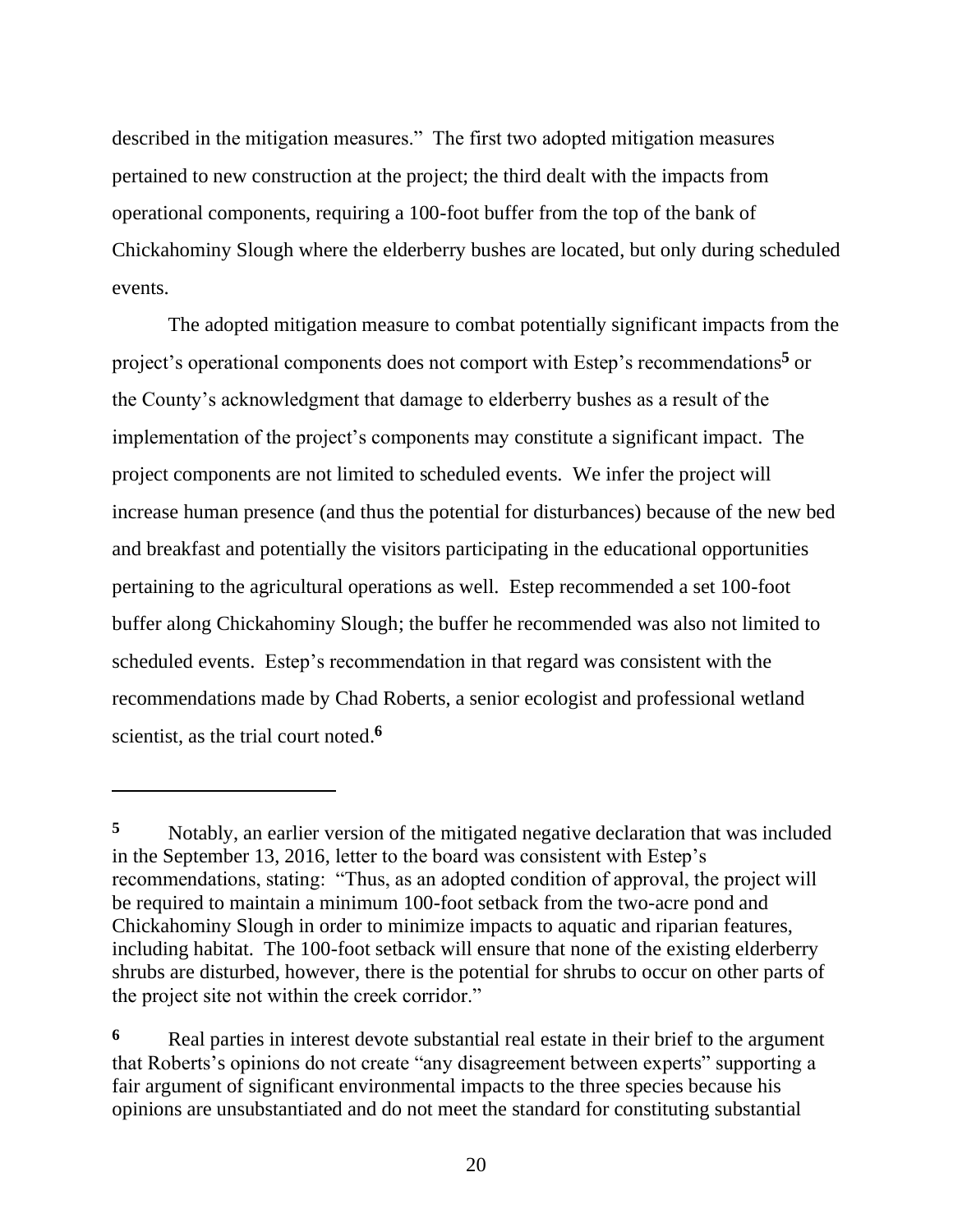Roberts explained the impacts to the Chickahominy Slough's habitat (which would include the elderberry bushes) could "be avoided, reduced, or offset by implementing, among other things," "100-foot setbacks along both [the] north and south sides of Chickahominy Slough through the entire 80-acre project site." He also recommended to "[e]xclude site visitors from the 100-foot riparian setback north of the creek by requiring a fence along the outer margin of the setback. A walking trail can be placed along the outer (north) side of the fence with interpretative signage indicating the functions of riparian linkages to Yolo County environmental resources and county residents."

We conclude, based on the foregoing, the record contains substantial evidence supporting a fair argument the project will increase the presence of humans at the site and may have a significant effect on the beetle due to potential damage to elderberry bushes despite the mitigation measures adopted. The low fair argument threshold has been met and thus an environmental impact report is required.

#### III

## *The Trial Court Did Not Err In Determining The Project Approval Was Permissible Under The Williamson Act*

"The Williamson Act is intended to conserve agricultural land by having local government establish and regulate agricultural preserves and execute land conservation contracts with landowners restricting the owners' uses. [Citations.] 'In return for accepting restrictions on the land, the landowner is "guaranteed a relatively stable tax base, founded on the value of the land for open space use only and unaffected by its

evidence. They further argue Roberts's "suggested mitigation measures are not designed to mitigate potential impacts of the Project, but instead, appear aimed at returning the property to an unattainable virgin riparian condition." We do not address the various attacks on Roberts's report because it is not a disagreement between experts that supports the fair argument as to the beetle but rather *the agreement* between Roberts and Estep that does so.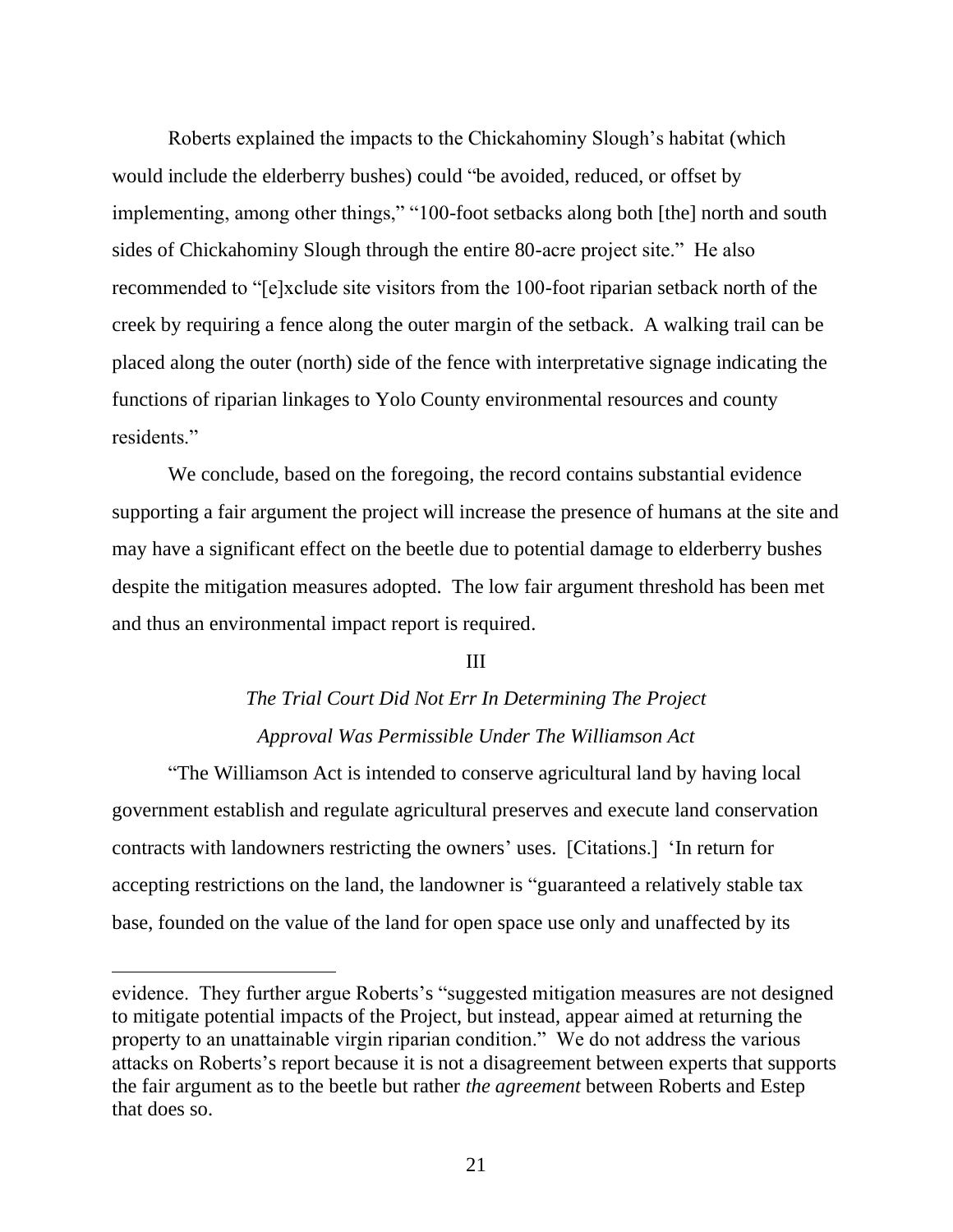development potential." ' " (*Cleveland National Forest Foundation v. County of San Diego* (2019) 37 Cal.App.5th 1021, 1030-1031.)

The project property is under a nine-year Williamson Act contract that was not renewed in August 2015. Per the revised mitigated negative declaration, "[t]hus, the agreement will cease to self-renew but the contract will remain in effect for the rest of its term, i.e., nine years (until 2024)." Most of the surrounding properties are contracted under the Williamson Act as well.

Plaintiffs assert the County's approval of the project constitutes a violation of the Williamson Act because the project is incompatible with agriculture and does not include an agricultural use. Plaintiffs fail to identify the standard of review pertaining to their challenge. The County and real parties in interest assert the challenge must be reviewed for abuse of discretion in accordance with Code of Civil Procedure section 1094.5, subdivision (b). Plaintiffs provide no counterargument in reply. We agree with the County and real parties in interest. (See *Friends of East Willits Valley v. County of Mendocino* (2002) 101 Cal.App.4th 191, 204 [reviewing a county's Williamson Act findings for an abuse of discretion in accordance with Code Civ. Proc., § 1094.5, subd. (b)].)

Plaintiffs cite various Government Code sections pertaining to the Williamson Act, but argue with associated reasoning only that: (1) the project is incompatible with agriculture in violation of Government Code section 51238.1, subdivision (a)(2); and (2) the project fails to include "an agricultural use in order to satisfy the Williamson Act" in accordance with Government Code sections 51242 and 51243. They further assert our "review of the County's compliance with the Williamson Act should be greatly informed by the fact that when the County issued the [revised mitigated negative declaration], the County had yet to even adopt its own regulations that would establish the approval processes and standards under the Williamson Act, as each county in this state is charged to do under the statute." We address only the foregoing arguments and disregard any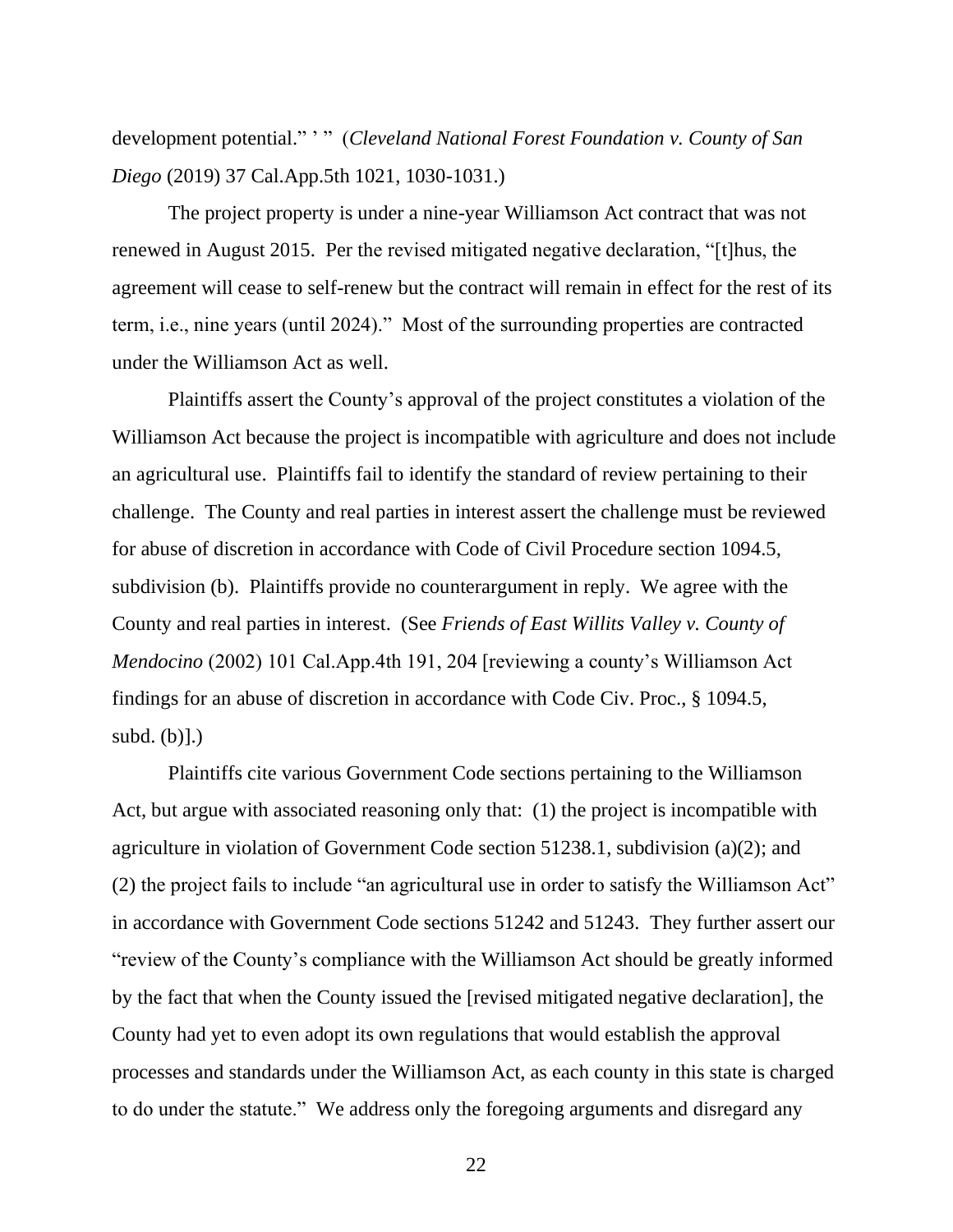other potentially lurking arguments not developed by reasoned argument. (*Imagistics Internat., Inc. v. Department of General Services* (2007) 150 Cal.App.4th 581, 593, fn. 10; *United Grand Corp. v. Malibu Hillbillies, LLC* (2019) 36 Cal.App.5th 142, 153 [we disregard arguments failing to disclose the reasoning by which the appellant reached the conclusions he, she, they, or it wants us to adopt].)

Addressing the last contention first, we decline plaintiffs' invitation to imply an abuse of discretion as to the County's decision to approve the project based on unsubstantiated allegations that the County's "neglect" in adopting regulations under the Williamson Act "underscores its disinclination to meaningfully evaluate the Project within the context of its Williamson Act limitations prior to issuance of the [revised mitigated negative declaration]." Plaintiffs provide no citations to the record and have thus forfeited the argument. (Cal. Rules of Court, rule 8.204(a)(1)(C); *United Grand Corp. v. Malibu Hillbillies, LLC*, *supra*, 36 Cal.App.5th at p. 156 [" '[i]f a party fails to support an argument with the necessary citations to the record, ... the argument [will be] deemed to have been [forfeit]ed' "].)

Turning to plaintiffs' Government Code section 51238.1, subdivision (a)(2) argument, the statute provides use of contracted lands shall be consistent with the following principle of compatibility -- "[t]he use will not significantly displace or impair current or reasonably foreseeable agricultural operations on the subject contracted parcel or parcels or on other contracted lands in agricultural preserves. Uses that significantly displace agricultural operations on the subject contracted parcel or parcels may be deemed compatible if they relate directly to the production of commercial agricultural products on the subject contracted parcel or parcels or neighboring lands, including activities such as harvesting, processing, or shipping."

Plaintiffs assert the project "impairs current agricultural operations" by prohibiting adjacent farm operations "from applying spray-on pesticides as their current farming operations allow" because "occupants on the Project property will necessary [*sic*] be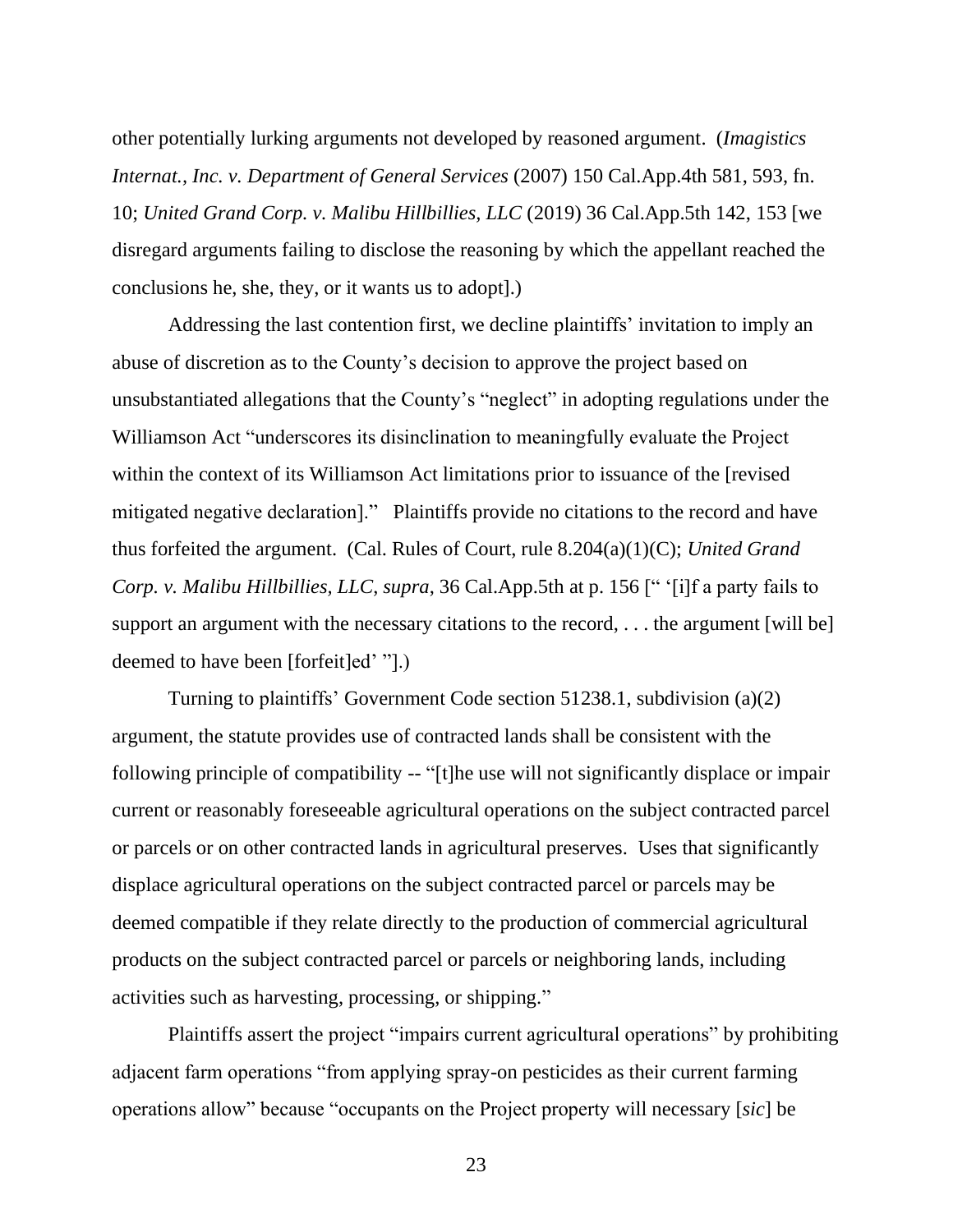within 500 feet of adjacent farm operations." Plaintiffs cite the County's statement in the revised mitigated negative declaration that " 'there could be potential conflicts with adjacent agricultural operations during a planned event' " and its acknowledgement therein that the County Agricultural Commissioner's Office "urged that a 500-foot buffer was necessary between the Project and adjacent agricultural operations," which the project does not meet.

We find no basis for error in plaintiffs' argument. The County raised the 500-foot buffer concern in the revised mitigated negative declaration and noted its Agricultural Commissioner's Office's "recommended options that would reduce project impacts to adjacent agricultural operations" such as "obtain[ing] written agreements with adjacent farming operations to reduce the restricted area(s), prior to project approval," "purchasing easements from the adjacent farming operations to ensure required buffers are met, and/or installing barrier landscaping and fencing at the project site." The County explained "the applicant ha[d] not yet secured any written agreements with adjacent ag operators" and, thus, "[i]n order to address the changes in the environment that may impact ongoing adjacent ag operations, [certain] mitigation measures will be required, absent any written agreements, and included in the project's Condition of Approval."

In that regard, the County adopted the following mitigation measure: "In order to ensure the adjacent agricultural operations are not further restricted from the introduction of new sensitive uses at the project site, i.e., the presence of multiple non-resident visitors, the applicant shall: [¶] (a) maintain a 500-foot buffer from adjacent agricultural operations for any newly constructed buildings, such as cottages or guest houses or a new event barn, not including a restored barn, unless a written agreement to reduce the buffer is obtained between the affected agricultural operator(s) and applicant. Alternatively, the applicant may opt to purchase an easement from adjacent farming operations. If such an option is pursued, the easement shall be recorded and a copy of the recorded document shall be placed on file with the Community Services Department; and [¶] (b) provide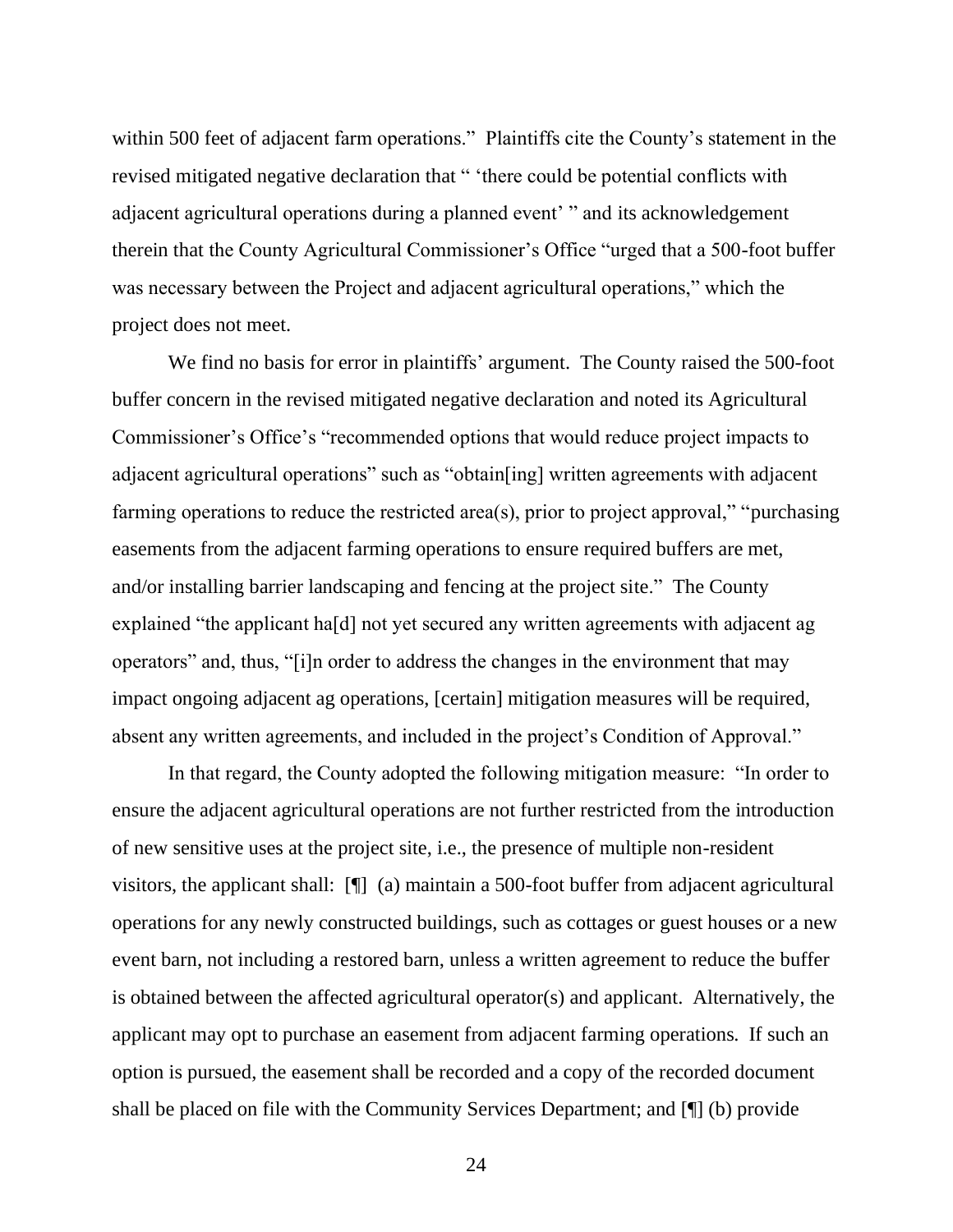screening in those locations, not currently protected by landscaping or fencing, where guests are likely to congregate. This may require the installation of mature foliage to ensure that areas adjacent to agricultural operations are not affected by spray or drift. [ This measure, in conjunction with [two other mitigation measures], will ensure adjoining agricultural operations are not significantly impacted and would reduce potential impacts to agricultural resources to a less than significant level."

Plaintiffs fail to cite and discuss the foregoing portion of the revised mitigated negative declaration in light of the abuse of discretion standard of review**<sup>7</sup>** and do not explain *how*, in their view, the County abused its discretion in finding the mitigation measures "will ensure adjoining agricultural operations are not significantly impacted." (Code Civ. Proc., § 1094.5, subd. (b) ["Abuse of discretion is established if the [agency] has not proceeded in a manner required by law, the order or decision is not supported by the findings, or the findings are not supported by the evidence"]; *Department of Parks & Recreation v. State Personnel Bd.* (1991) 233 Cal.App.3d 813, 831 ["[t]he abuse of discretion standard measures whether, . . . given the established evidence, the act of the lower tribunal falls within the permissible range of options set by the legal criteria"].) Plaintiffs thus cannot establish the County violated the compatibility principle set forth in Government Code section 51238.1, subdivision (a)(2). (*Ewald v. Nationstar Mortgage, LLC* (2017) 13 Cal.App.5th 947, 948 [" ' "Arguments should be tailored according to the applicable standard of appellate review." [Citation.] Failure to acknowledge the proper scope of review is a concession of lack of merit.' "].) We further note plaintiffs raise no specific arguments challenging the County's detailed use permit findings as to the

**<sup>7</sup>** Although this is not a challenge under the Act, the revised mitigated negative declaration and supporting administrative record form the basis of plaintiffs' Williamson Act challenge.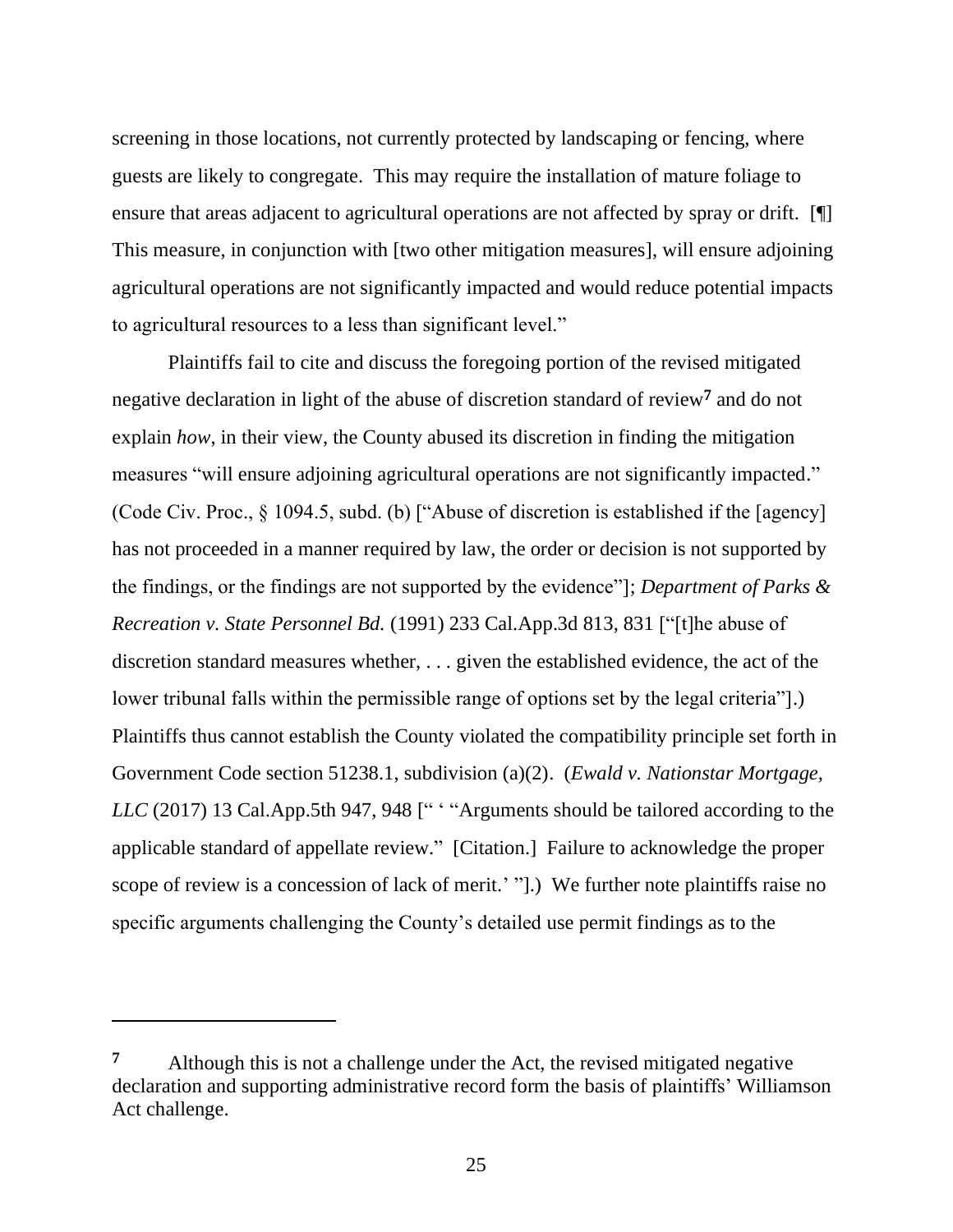project's Williamson Act compatibility on pages 1404 through 1407 of the administrative record.

Plaintiffs next assert the project is incompatible with agricultural operations as explained in two letters from the Department of Conservation's Division of Land Resources Protection (department) and the Yolo County Farm Bureau's "determin[tion] the Project is 'in direct conflict with the Williamson Act.' " They rely on the following excerpts from the department's May 2016 letter: (1) " 'the proposed bed and breakfast and events facility do not seem to be related to any agricultural use on the subject property, and therefore may not be consistent with the principles of compatibility established in the Williamson Act. The Department is concerned about the effects that the proposed project will have on the subject property and also with the compatibility of the proposed use on Williamson contracted land' "; (2) " 'Yolo County has established bed and breakfasts and event centers as compatible uses on contracted lands; however the proposed bed and breakfast and events facility do not seem to be related to any agricultural use on the subject property, and therefore may not be consistent with the principles of compatibility established in the Williamson Act' "; and (3) " '[t]he Department is concerned about the effects that the proposed project will have on the subject property and also with the compatibility of the proposed use on Williamson Act contracted land.' " They further assert the department's July 2016 letter reiterated the department's Williamson Act concerns and criticized the adequacy of the proposed mitigation on the agricultural impacts.

Plaintiffs again fail to address the County's consideration of and response to the foregoing. In the revised mitigated negative declaration, the County discussed the department's and the Yolo County Farm Bureau's Williamson Act concerns regarding the project site. The County then imposed two mitigation measures to address those concerns. The County explained the mitigation measures "will be included in the project's Conditions of Approval to ensure that the project remains consistent with the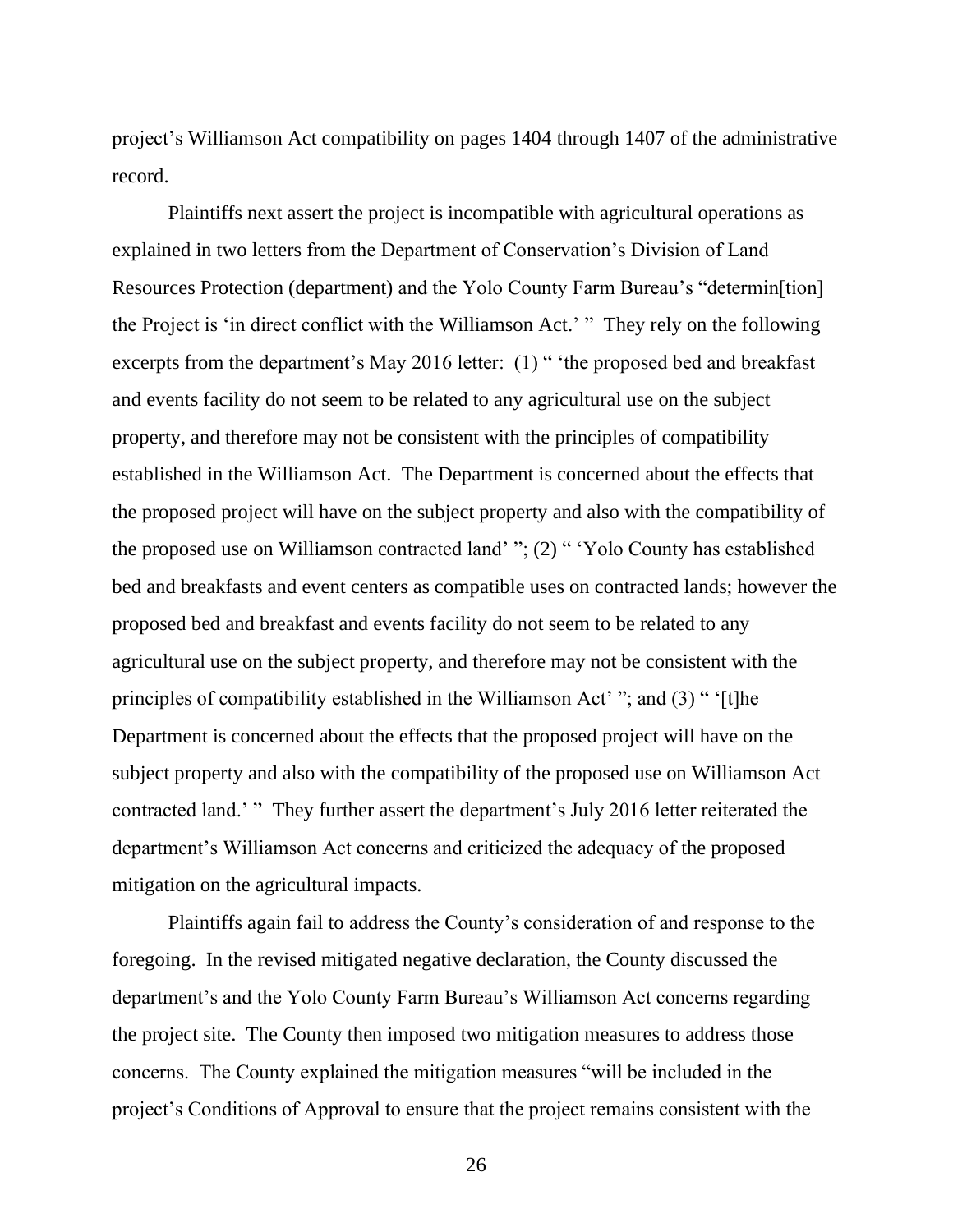terms of the Williamson Act contract and does not otherwise hinder or impair adjacent agricultural practices." In its use permit findings, the County reiterated "[t]he mitigation measures require the project to be designed and operated to be compatible with adjacent agricultural operations."

Plaintiffs present no argument under the abuse of discretion standard of review. They instead cite evidence in the record that purportedly supports their position. This is insufficient to show error on appeal. (*Ewald v. Nationstar Mortgage, LLC*, *supra*, 13 Cal.App.5th at p. 948.)

Plaintiffs' final argument -- that the project fails to include "an agricultural use in order to satisfy the Williamson Act" -- relies on Government Code sections 51242 and 51243 and *Cleveland National Forest Foundation v. County of San Diego*, *supra*, 37 Cal.App.5th at page 1050. Government Code section 51242, subdivision (a) provides "[n]o city or county may contract with respect to any land pursuant to this chapter unless the land: [¶] . . . [is] devoted to agricultural use." And, Government Code section 51243, subdivision (a) states every contract shall "[p]rovide for the exclusion of uses other than agricultural, and other than those compatible with agricultural uses, for the duration of the contract."

Plaintiffs assert the revised mitigated negative declaration "itself admits that the Project does not in any way involve or include agriculture -- it is a purely commercial endeavor." Presumably, plaintiffs are relying on the following statement on the cited page in the revised mitigated negative declaration: "the project site is not currently in agricultural production; although, historically, the property has been used for livestock grazing." This does not prove that the *project* will not include an agricultural use. On the same page in the revised mitigated negative declaration, the County explained "[t]he applicant intends to enhance the agricultural value of the property by restoring grazing contracts and converting portions of the land that show greater potential for crop growth, such as fruit and nut trees and herb and vegetable crops. According to the applicant, the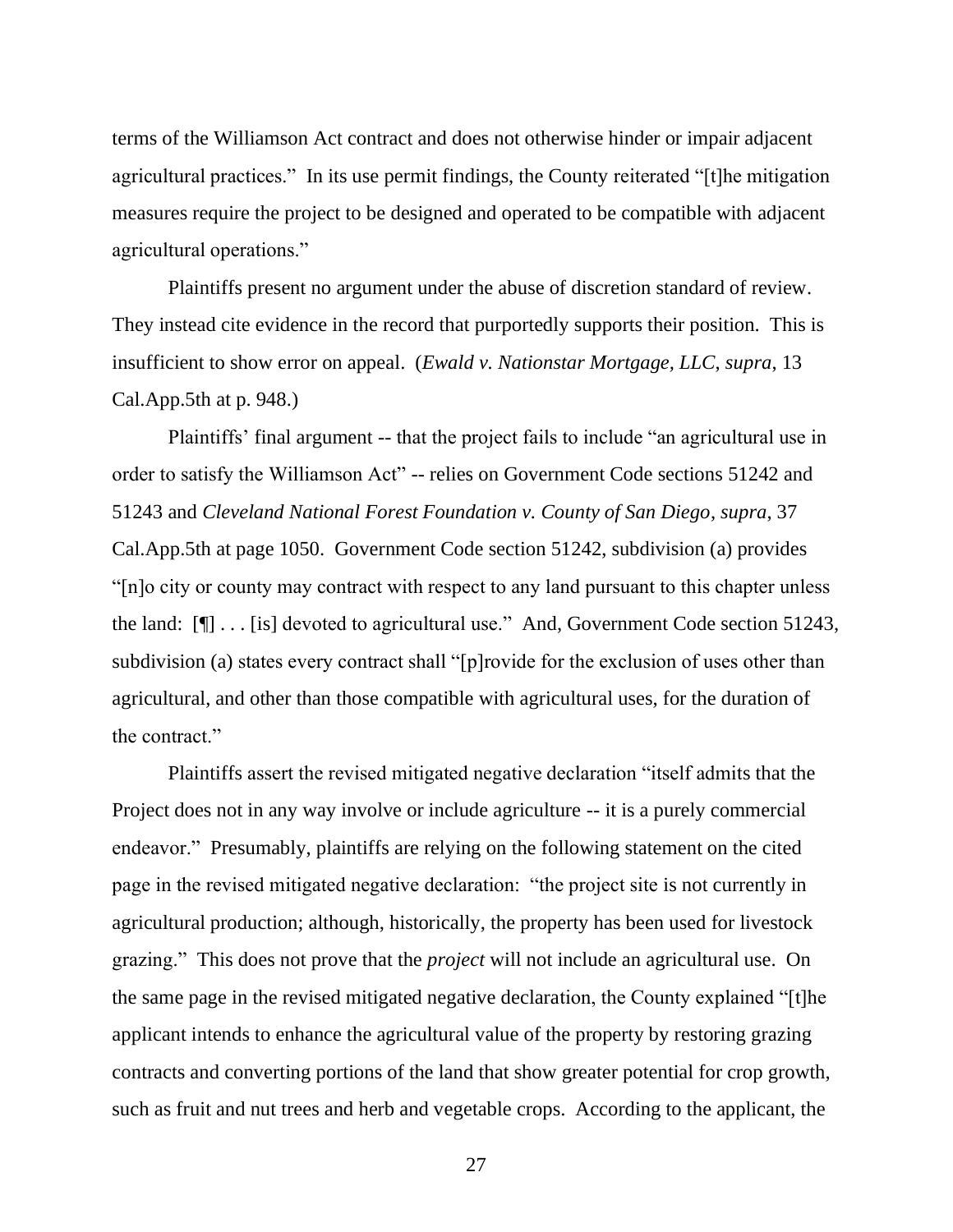project relies on securing a Use Permit to operate a [bed and breakfast] and large event facility in order to fund the agricultural uses. Although this is contrary to a typical agritourism venture that enhances an existing agricultural operation, the project's ultimate outcome, as proposed by the applicant, will include agricultural operations that source the hospitality and agri-educational features of the project. The latter elements include a resident farmer to tend the crops, and facilitate a weekend farming program, community supported agriculture . . . , and an urban youth program designed to foster agricultural awareness." Plaintiffs fail to address the foregoing and thus do not show the County abused its discretion in finding the project "will include agricultural operations."

*Cleveland National Forest Foundation* also does not assist plaintiffs. Plaintiffs state, "[a]lthough the *Cleveland National Forest* case involved a residential subdivision on agricultural lands -- as opposed to the County's approval of the commercial Project at issue here -- the court made clear the vital importance of the Williamson Act" when it recognized "the Legislature 'sought to prevent owners from using the [Williamson Act] as a tax shelter' by developing their property for commercial use 'while at the same time receiving the reduced property tax benefits while the Williamson Act contract is in effect.' " (Quoting *Cleveland National Forest Foundation v. County of San Diego*, *supra*, 37 Cal.App.5th at p. 1050.) Whatever the important policy reasons behind the Williamson Act, plaintiffs have not proven any error occurred in this case. The general policy considerations underlying the Williamson Act thus do not come into play.

In the absence of plaintiffs showing the County abused its discretion, we find no basis for reversing the trial court's finding.

#### IV

## *The Trial Court Did Not Err In Determining The Project Approval Was Permissible Under The Code*

Plaintiffs assert the trial court erred in determining the County's approval of the project was permissible under the Code because the project's primary commercial use is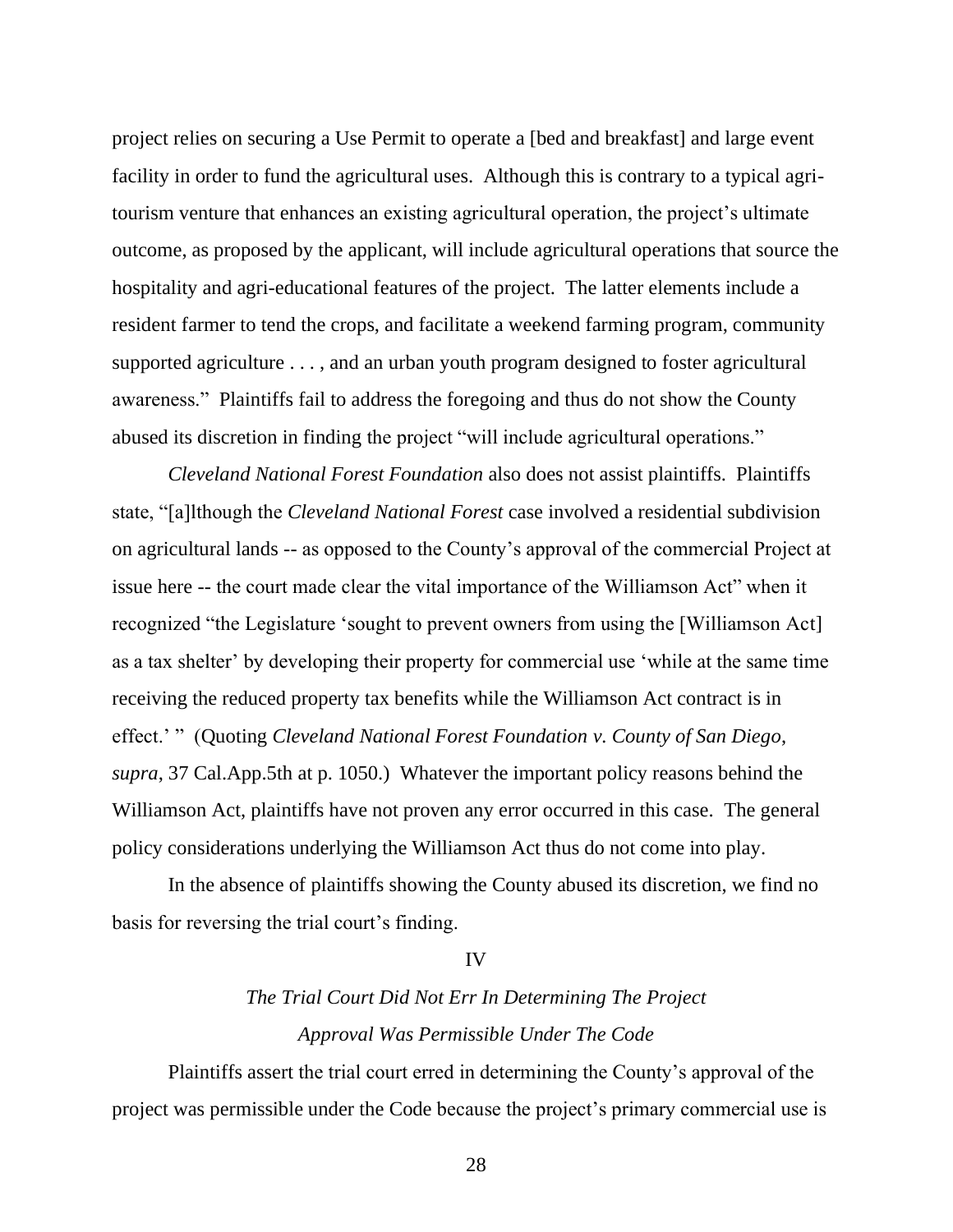incompatible with the property's existing A-X zoning and "the Project can only operate in the A-C Zone" if " 'it is compatible with and enhance[s] the primary agricultural use of the greater area.' " (Citing Code,  $\S$ § 8-2.301 & 8-2.302, subds. (b), (c).) Although plaintiffs acknowledge the property's zoning designation allows "special event facilities" and "bed and breakfasts," plaintiffs assert the Code "is very clear that, even these specifically identified uses, can only operate in the A-X Zone if they are secondary to the primary agricultural use of the property." (Citing Code,  $\S$ § 8-2.306, subds. (k), (l) & 8-2.303, subd. (c).) They further assert the Code's definition of agri-tourism "only confirms the plain language of the zoning rules discussed above, which require operations for which the primary purpose is commercial to be confined to the A-C Zone." (Citing Code, § 8-2.307.)

Code section 8-2.303, subdivision (c) defines agricultural commercial and rural recreation uses to include "special events" and "lodging/bed and breakfasts," and provides such uses "do not require the rezoning of the land to the Agricultural Commercial Zone, which is reserved for significant agricultural commercial uses that are the primary use of the property." Code section 8-2.302, subdivision (c) further states the agricultural commercial uses identified in "Table 8-2.304(c) do not require rezoning to the A-C Zone." And, in Table 8-2.304(c), "special event facilities" and "bed and breakfasts" are allowable land uses on A-X designated properties if the appropriate zoning clearance, site plan review, or use permit is obtained. We find nothing in the Code sections cited by plaintiffs requiring agricultural use to be the primary use of an A-X zoned property when a special event facility or bed and breakfast is proposed. The Code provisions instead allow the project property to be used as a special event facility and bed and breakfast if the appropriate use permit is obtained, as was done here.

The County issued over four pages of findings as to the project's compliance with the zoning requirements, discussing the mitigation measures imposed in that regard. Plaintiffs do not challenge any of those specific findings. They have thus failed to